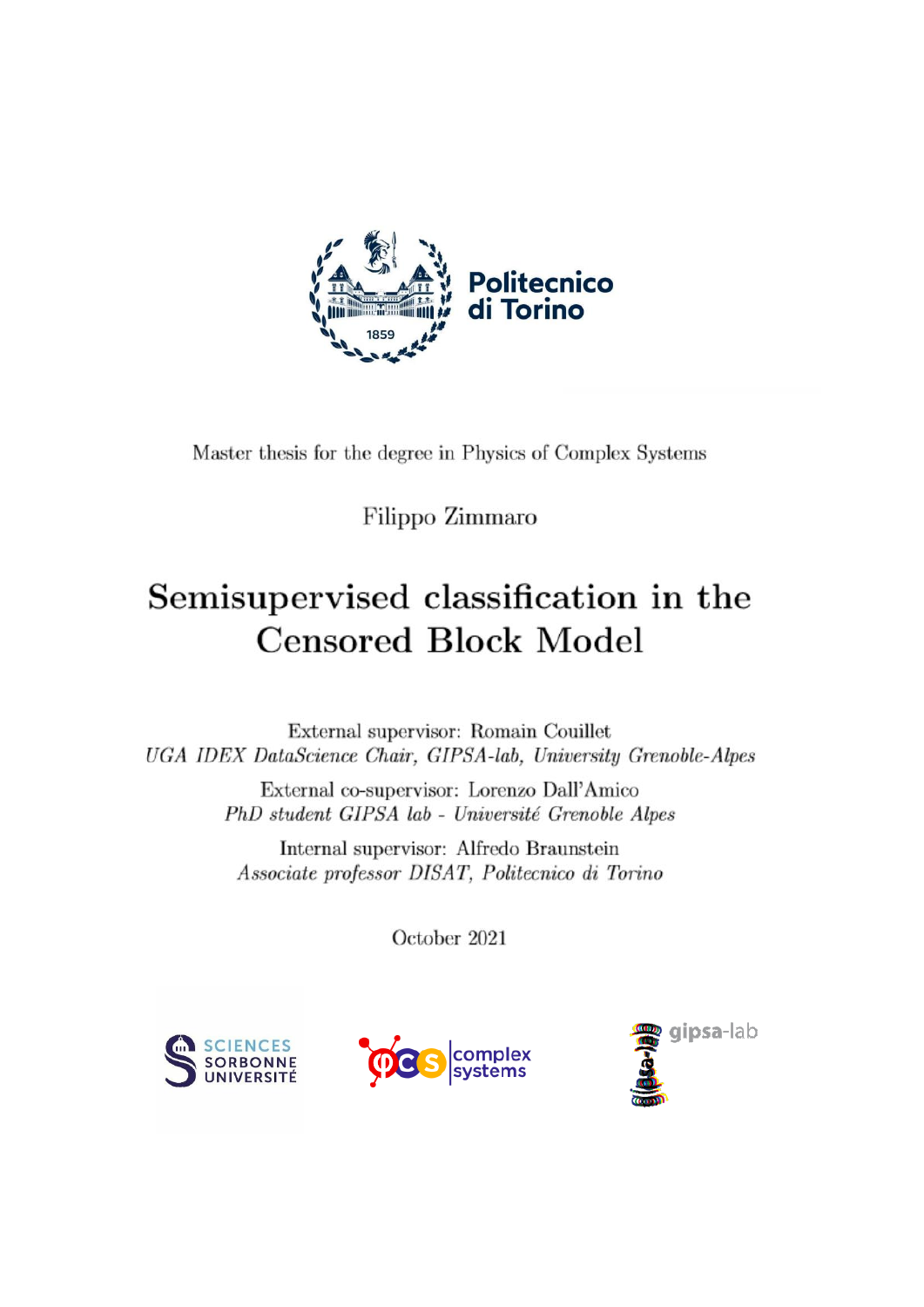# Contents

| 1                       | Introduction                                                                                                                                                                                                                                                                                                                  | 3                             |
|-------------------------|-------------------------------------------------------------------------------------------------------------------------------------------------------------------------------------------------------------------------------------------------------------------------------------------------------------------------------|-------------------------------|
| $\bf{2}$                | The Censored Block Model<br>2.1<br>2.2<br>2.3                                                                                                                                                                                                                                                                                 | 5<br>5<br>$\overline{5}$<br>6 |
| $\bf 3$                 | The Semisupervised Censored Block Model<br>3.1<br>3.2                                                                                                                                                                                                                                                                         | 8<br>8<br>- 8                 |
| $\overline{\mathbf{4}}$ | How to include the information on labelled nodes?<br>4.1<br>4.2<br>4.3                                                                                                                                                                                                                                                        | 10<br>-10                     |
| 5                       | Inference with Naive Mean Field<br>5.1<br>5.2<br>5.3                                                                                                                                                                                                                                                                          | 13<br>13                      |
| 6                       | Inference with Adjacency Matrix<br>6.1<br>6.2<br>6.3<br>6.4                                                                                                                                                                                                                                                                   | 15                            |
| 7                       | Proposed algorithms and Simulations                                                                                                                                                                                                                                                                                           | 20<br>20                      |
| 8                       | Conclusions                                                                                                                                                                                                                                                                                                                   | 24                            |
|                         | A Where does the Censored Block Model come from?<br>A.1<br>A.2                                                                                                                                                                                                                                                                | $27\,$                        |
|                         | <b>B</b> Theoretical background<br>B.1<br>Adjacency Matrix as Hessian of the Mean Field Free Energy at the paramagnetic point $\dots \dots$<br>B.2<br>Adjacency Matrix as solver of ground state search with continuous spins<br><b>B.3</b><br>B.4 Adjacency Matrix and the high T expansion of the Naive Mean Field Equation | 28<br>28<br>-29<br>-30<br>31  |
|                         | C Order of the largest eigenvalue of $J$ and $\tilde{J}$                                                                                                                                                                                                                                                                      | 32                            |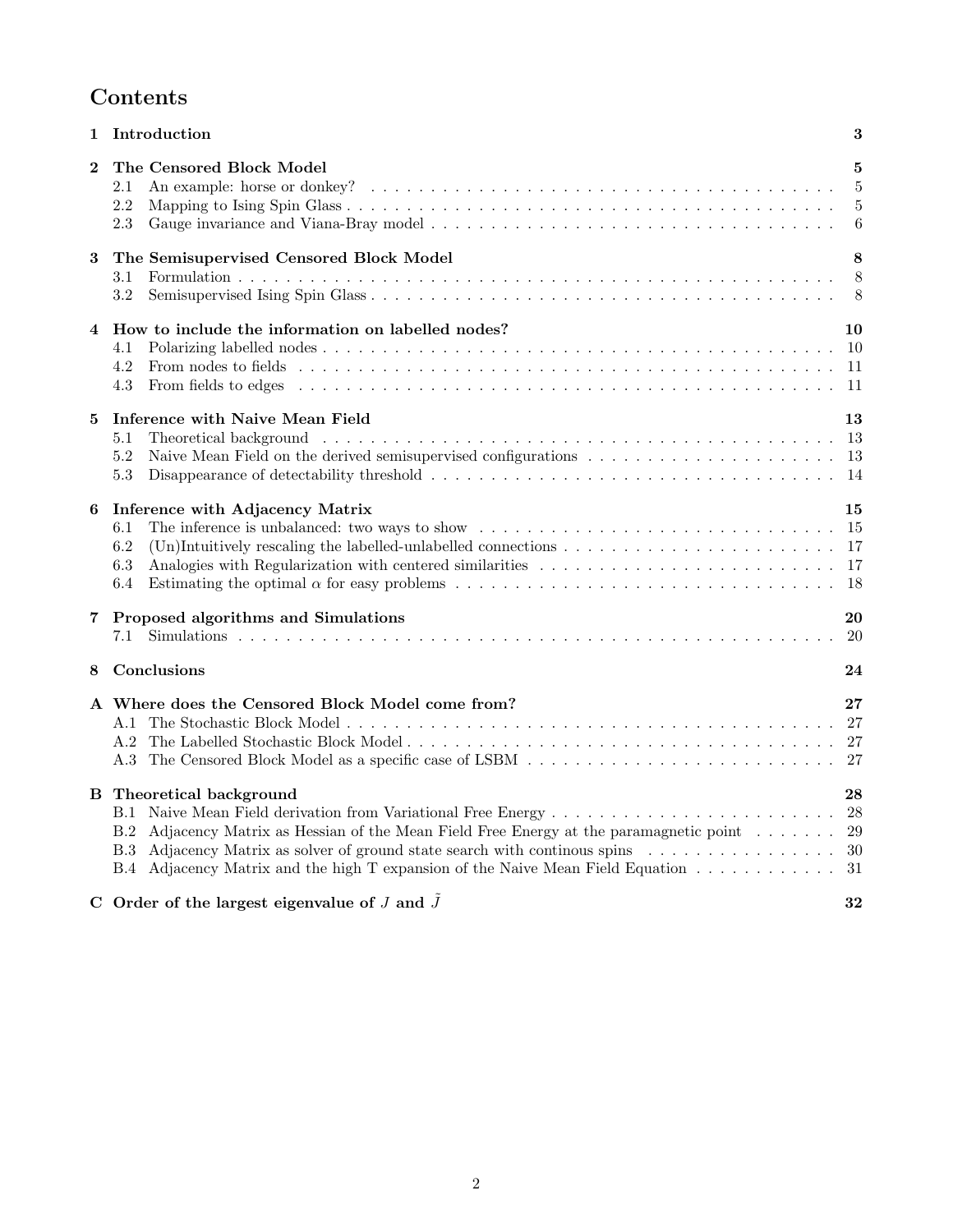# 1 Introduction

Semisupervised learning finds its place between unsupervised and supervised learning, in the panorama of machine learning algorithms. A semisupervised algorithm works on a partially labelled dataset, i.e. a dataset with a (usually small) fraction of labelled data and a (large) fraction of unlabelled ones. Many real problems fall in the category of semisupervised learning because of the scarcity of labelled data and the aboundance of unlabelled ones, mainly due to the difficulty or cost of the labelling process carried by humans or by expensive experiments [35, 28], opposed to the breakthrough of data collections that characterizes these last few years [17].

The study of semisupervised learning is motivated by its practical value in building better computer algorithms, as well as by its theoretical value in understanding the learning process in machines and humans [14]. Since it merges features of supervised and unsupervised techniques, semisupervised learning is theoretically difficult and not always helpful [4, 10]. Indeed, blindly selecting a semisupervised learning method for a specific task, using the wrong model assumption, can lead to a worse performance with respect to other types of learning [2]. These difficulties are perhaps the causes of its still modest popularity.

A classification task consists in an inference process where we have to cathegorize unlabelled data, on the basis of some assumptions and partial or noisy observations.

Among several proposed approaches to perform classification, graph-based methods involve three steps: graph creation, graph weighting and inference [16, 27]. The creation of a graph  $G = (V, E)$  consists in assigning to each vertex a data point and representing the observed similarities through the edges. If the similarities are quantified, to each edge is assigned a weight  $J_{ij}$ . The assumption behind graph-based methods is that labels are smooth with respect to the graph, in the sense that if two nodes are connected by a large positive edge, they tend to have the same label, if else the edge is small, or negative, they tend to have different labels [35]. In other words, if two data points are found to be very similar, with high probability they will belong to the same class. After graph construction and weighting, the next step to perform the inference is to identify a cost function to minimize, that penalizes edges with large positive weight to be assigned different labels and viceversa.

In this sense, many different cost functions have been proposed for unsupervised learning, that are expressed in the form of  $\hat{\mathbf{y}}A\hat{\mathbf{y}}$ , where  $\hat{\mathbf{y}}$  is the vector of predicted labels and A is a generic matrix, depending on the cost function, whose spectral properties are informative for the detection of classes (e.g. adjacency matrix, Laplacian [21],...). The algorithms based on the spectrum of such matrices are then called spectral algorithms.

The minimization of the cost function is however an arbitrary method and gives a hard binary classification. Moreover, standard spectral algorithms turn to be suboptimal or even fail to predict classes for sparse graphs (graphs with a low average connectivity), for a multiplicity of reasons [32]. We can refine the inference by applying statistical physics tools, through a Bayesian approach (see [31] for an exhaustive review). In this way, many features can be understood for simple generative models, such as the Stochastic Block Model (SBM, see section A) or the Censored Block Model (CBM). For the Stochastic Block Model, for example, it has been conjectured that no polynomial algorithm can detetect classes below a certain threshold [8]. Furthermore, efficient spectral algorithms that manage to detect communities down to this threshold have been recently developed by the statistical physics community and proved to be optimal for the SBM, namely Non-Backtracking [18] and Bethe-Hessian [24, 7]. These have been then adapted to the unsupervised Censored Block Model in [26].

In a semisupervised framework, the cost function must include also the information surplus given by the revelation of some true labels, or any other kind of surplus information. Efficiently embedding this information is part of the graph construction (and weighting) and is a hard and important problem.

The standard way to proceed is to modify the algorithms of unsupervised learning in order to encode this surplus of information [35]. For example, to the minimization of the cost function with the Laplacian matrix is added the constraint of labelled data to be assigned their revealed true label (Laplacian regularization, see [1, 19]). As the other more standard algorithms, also the recent spectral algorithms developed by statistical physicists have been adapted to semisupervised learning, although not much has been done in this sense yet. In [25], the authors try to adapt the Non-Backtracking matrix to a semisupervised problem by constantly fixing the labelled nodes to their true value in the iterative process to find the Non-Backtracking eigenvector. Morevover, in [33] and [12] is conjectured that the detectability threshold disappears for a SBM of two classes, as soon as we know a fraction of labelled nodes.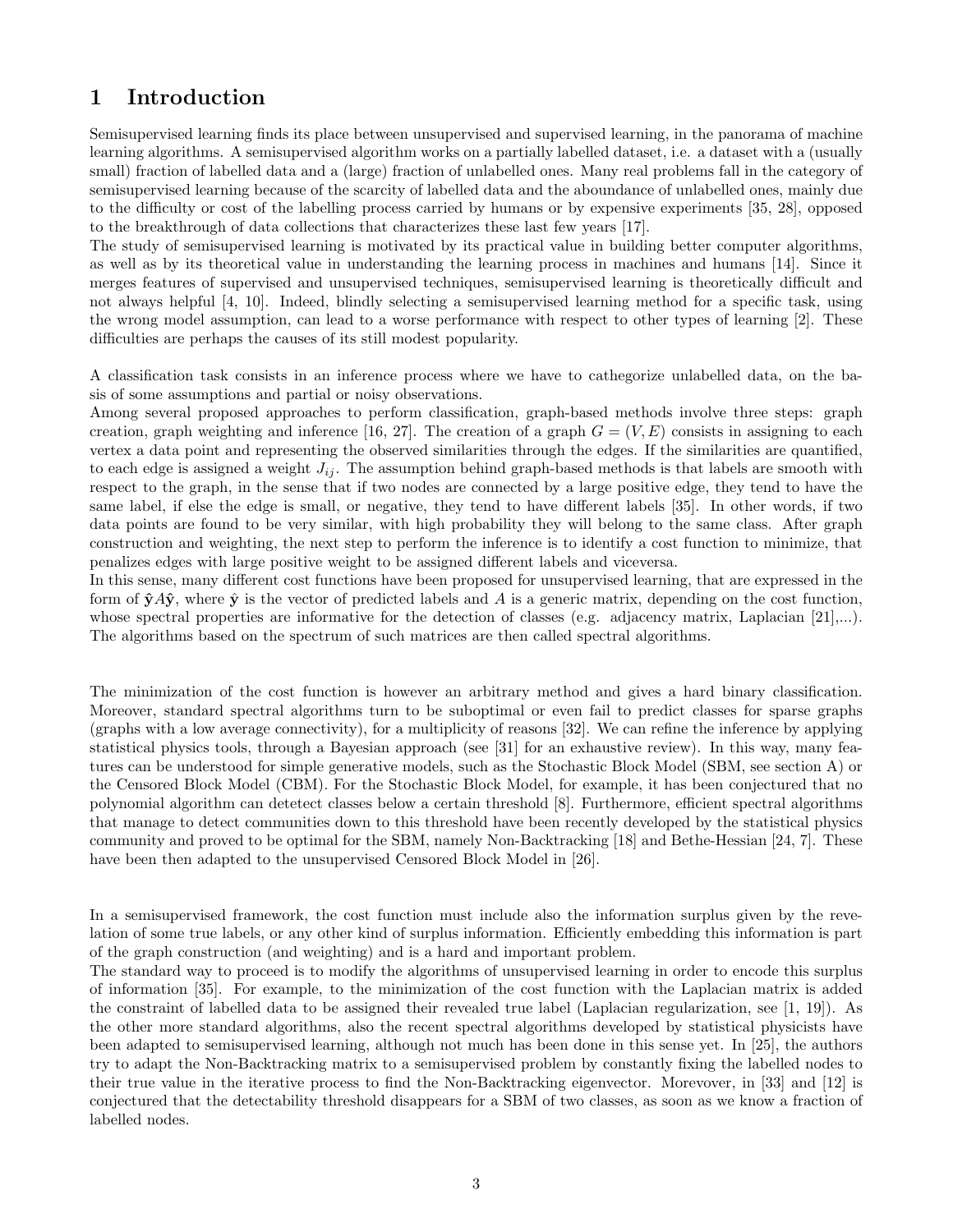The scope of this work is to study a simple generative model such as the Censored Block Model in a semisupervised setting, considering for simplicity the case of binary classification. We tackle the problem from a different perspective with respect to [25], i.e. we focus on efficiently embedding the semisupervised information on the graph and then we apply and analyze standard unsupervised algorithms on the derived configurations, namely naive mean field (section 5) and adjacency matrix (section 6). Interestingly, we find that the inference with the latter, with the proposed graph modification, is substantially unbalanced towards the semisupervised information (section 6.1). In other words, the algorithm does not learn from unlabelled data. A similar problem, for high dimensional gaussian generated data, has been noticed for the standard regularized Laplacian by [20] and solved in [19] with the introduction of a centered adjacency matrix as well as a constraint on the norm of the prediction vector, controlled by a hyperparameter. Similarly, we fix the problem of unbalancing by adjusting the adjacency matrix of the modified graph (section 6.2). Last, we try to give an estimation of the modification factor, initially left as a hyperparameter (section 6.4). Algorithms, simulations and possible extensions are reported in the last two chapters.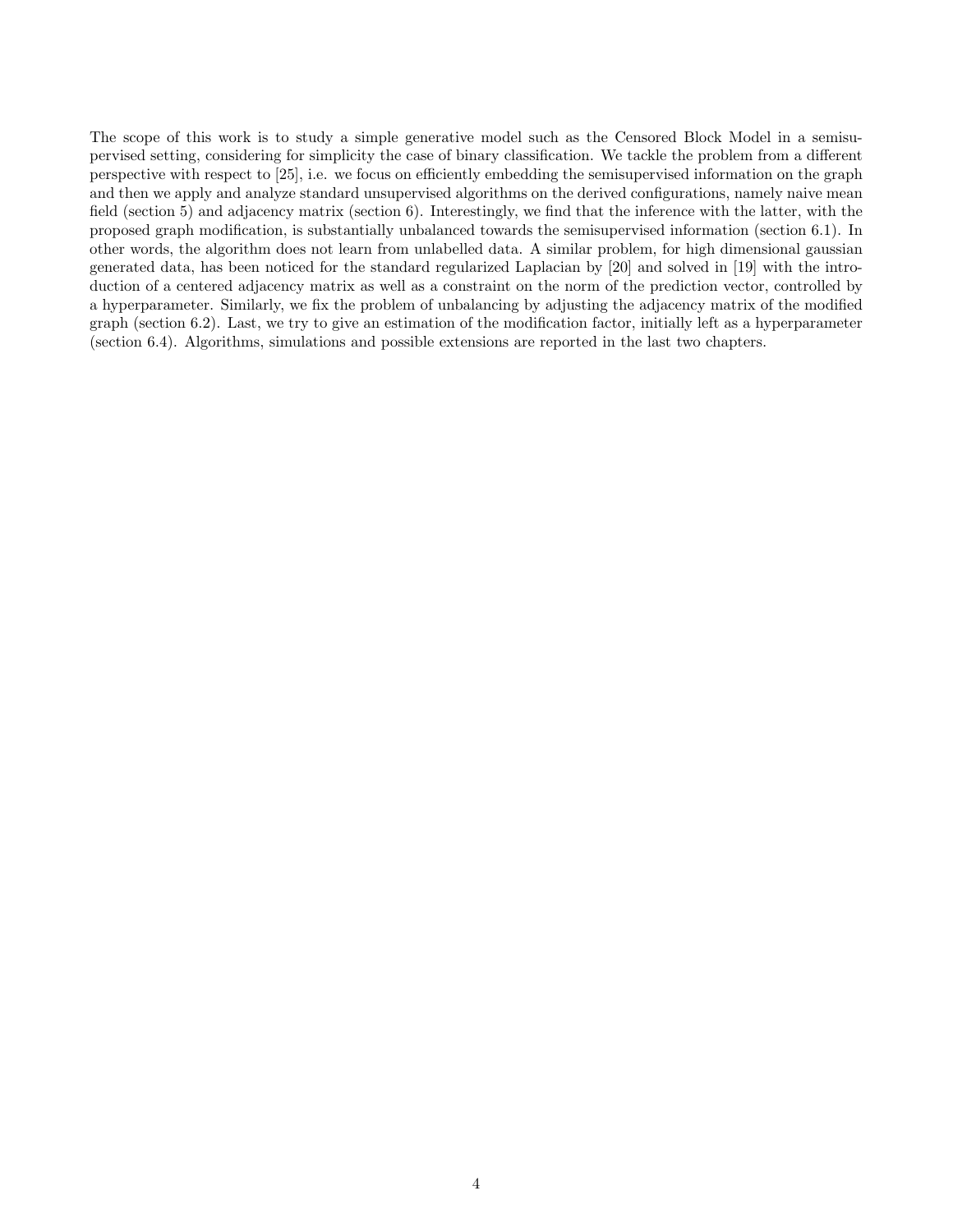### 2 The Censored Block Model

Starting from a set of  $n$  nodes assigned to two classes, the Censored Block Model consists in an Erdős–Rényi random graph with probablity of drawing an edge between two nodes equal to  $c/n$ , c determining the level of sparsity of the graph. Moreover, weights  $J_{ij}$  are attached to the edges. They are binary random variables ( $\pm 1$ ) sorted in the following way: considering that  $\sigma_i^*$  and  $\sigma_j^*$  are respectively the true classes  $(\sigma_i^* = \pm 1)$  of nodes i, j and  $p \in [0.5, 1]$ ,

$$
J_{ij} = \begin{cases} \sigma_i^* \sigma_j^* & \text{w.p.} \quad p \\ -\sigma_i^* \sigma_j^* & \text{w.p.} \quad 1 - p \end{cases}
$$
 (1)

In other words, for each edge, with probability p the informative coupling is taken (true information), with probability  $1 - p$  the uninformative one (misleading information). The task is to construct an inference vector  $\hat{\sigma}$  that maximizes the similarity with the vector of the true planted assignment  $\sigma^*$ .

#### 2.1 An example: horse or donkey?

In order to better understand the Censored Block Model, let's consider the following example.

On a table there are n pictures,  $n/2$  representing a horse and the rest  $n/2$  a donkey. A child, who has never seen horses and donkeys before in his life, wants to learn how to distinguish these two, similar, species. He has no other information but a tool that, choosing randomly a couple of pictures, tells him if the depicted animals are of the same species or not. Unfortunately, this tool does not work perfectly: with some probability  $p > 0.5$  it tells the truth, else it tells a false information. In addition, the tool has a limited battery: for each possible couple of pictures, it is applied only with probability  $c/n$  (the higher is c the more powerful is the battery).

The child, trying to divide the pictures in the group of horses and the group of donkeys, is exactly attempting to solve the Censored Block Model!

#### 2.2 Mapping to Ising Spin Glass

The Censored Block Model is also called Planted Spin Glass since it is pretty easy to map it to an Ising Spin Glass model with couplings generated according to a planted assignment of spins as in (1). One can write the probability of a coupling  $J_{ij}$  to be equal to  $J = \pm 1$  as

$$
P(J_{ij} = J | \sigma_i^*, \sigma_j^*) = p \mathbf{1}(J_{ij} = \sigma_i^* \sigma_j^*) + (1 - p) \mathbf{1}(J_{ij} = -\sigma_i^* \sigma_j^*)
$$
\n(2)

Defining a specific inverse temperature that we call  $\beta_N$ 

$$
\beta_N = \frac{1}{2} \log \frac{p}{1-p} \tag{3}
$$

we can rewrite

$$
P(J_{ij} = J | \sigma_i^*, \sigma_j^*) = \frac{e^{\beta_N J \sigma_i^* \sigma_j^*}}{2 \cosh \beta_N}
$$
\n<sup>(4)</sup>

that can be intended as the likelihood of observing  $(J_{ij})$  having  $(\sigma_i^*, \sigma_j^*)$  as planted assignment. With coupling extracted indipendently from the above distribution, we find that the posterior probability of a configuration  $\sigma$ given the observations  $(J_{ij})$ , is given by Bayes theorem

$$
P(\sigma|(J_{ij})_{ij\in E}) = \frac{P(\sigma)\prod_{ij\in E} P(J_{ij}|\sigma_i, \sigma_j)}{P((J_{ij})_{ij\in E})}
$$
\n
$$
(5)
$$

Assuming a uniform prior, the posterior probability of the configuration  $\sigma$  given the observations  $(J_{ij})$  is the Boltzmann distribution of an Ising spin-glass model

$$
P(\sigma|(J_{ij})_{ij\in E}) = \frac{e^{\beta_N \sum_{ij\in E} J_{ij}\sigma_i \sigma_j}}{Z}
$$
\n(6)

Note that a similar calculation can be performed for more than two classes, in which case we would end up with a Potts model [23].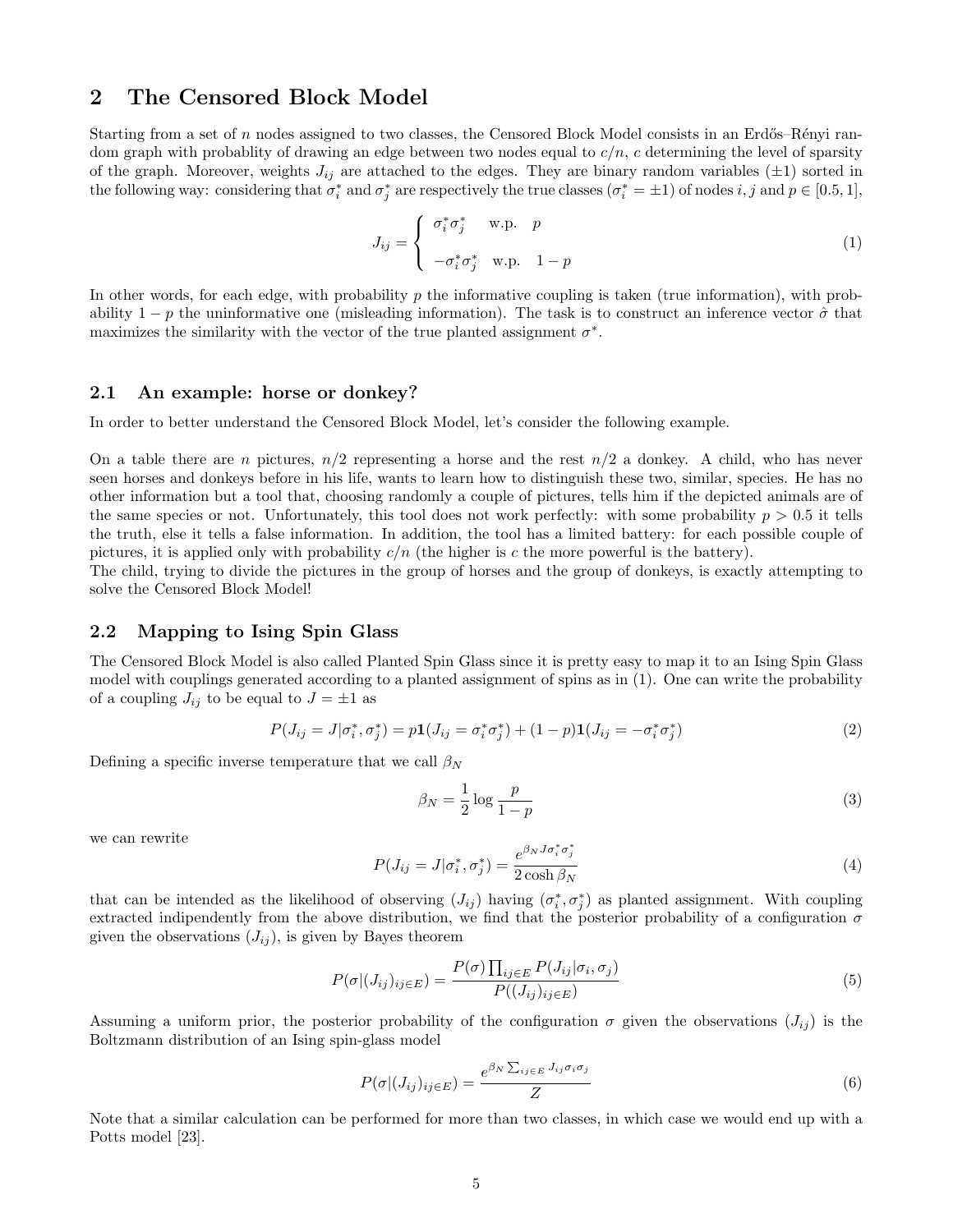#### 2.3 Gauge invariance and Viana-Bray model

We can go further considering that any Ising Model is invariant under the following transformation (Gauge invariance): for any  $\tau_i = \pm 1, i = 1, ..., n$ 

$$
\sigma_i \to \tilde{\sigma}_i = \sigma_i \tau_i \qquad J_{ij} \to \tilde{J}_{ij} = J_{ij} \tau_i \tau_j \tag{7}
$$

It is easy to check indeed that the transformed Boltzmann distribution  $\tilde{P}$  verifies  $\tilde{P}(\tilde{\sigma}) = P(\sigma)$ . Choosing  $\tau_i =$  $\sigma_i^*$   $i=1,...,n$ , we have that the couplings  $\tilde{J}_{ij}$  are positive if informative and negative if uninformative, in other words

$$
P(\tilde{J}_{ij} = J) = \frac{e^{\beta_N}}{2 \cosh \beta_N} \mathbf{1}(J = 1) + \frac{e^{-\beta_N}}{2 \cosh \beta_N} \mathbf{1}(J = -1)
$$
\n(8)

and the planted assignment of the transformed model is

$$
\tilde{\sigma}_i^* = +1 \qquad \forall i \tag{9}
$$

So we recovered another mapping, this time to an Ising spin-glass with nodes belonging all to the same class and couplings with a ferromagnetic bias, i.e.

$$
E[\tilde{J}_{ij}] = \tanh \beta_N > 0 \tag{10}
$$

as soon as  $p > 0.5$ . This setting corresponds to the Viana-Bray model, one case of Ising spin-glass with couplings following a Bernoulli distribution like (8). The Viana-Bray model has been analytically studied by the statistical physics community [29] and has the phase diagram reported in figure 1. Following [6], the phase is determined by the temperature at which we decide to solve the problem  $T = \beta^{-1}$  and by the ferromagnetic bias of the couplings  $E[\tilde{J}_{ij}]$ . The latter, as we have seen in (10), depends on  $\beta_N$ , called Nishimori temperature. For large  $\beta$  and  $\beta_N$ (corresponding to a large ferromagnetic bias  $E[\tilde{J}_{ij}]$ ), the system is in the *ferromagnetic phase*, where the typical configuration tends to have all the spins aligned. For large  $\beta$  and small  $\beta_N$ , instead, the system is in the spinglass phase, where the global magnetization is null  $(\frac{1}{n}\sum_{i}E[\sigma_i]=0)$  but local order of the spins can be observed  $(\frac{1}{n}\sum_i E[\sigma_i]^2 \neq 0)$ . For small values of  $\beta$  (large T) and sufficiently small ferromagnetic bias, the system is in the paramagnetic phase, where the average magnetization of each spin is null.

Since the planted assignment of the Viana-Bray model to which we mapped the original problem corresponds to all the spins in the same class, the inference is possible if and only if the average magnetization of the Viana-Bray model is different from zero, i.e. if and only if it is in the ferromagnetic phase.

The Nishimori temperature  $\beta_N$ , that can be computed exactly with the knowledge of the generative model through (3) (i.e. knowing the reliability of the tool used by the child), comes from the application of Bayes theorem and corresponds to the optimal temperature at which solving the model to get the best inference. This can be seen also in the phase diagram, as it can be proved that the system at  $\beta_N$  is either in the paramagnetic (undetectable) or in the ferromagnetic (detectable) phase (see the red line in fig. 1). The value of  $\beta_N$  at the paramagnetic-ferromagnetic transitions thus determines the detectability threshold. After applying conjectures on the location of transition lines (and thus tricritical points)<sup>1</sup>, the detectability threshold turns to be exactly the one predicted in  $(68)$  for the Censored Block Model with two classes,

$$
c > \frac{1}{(2p-1)^2} \tag{11}
$$

Replacing, or erroneousely estimating,  $\beta_N$  with another  $\beta$  will lead to a decrease in performance. For example, looking for the ground state configuration corresponds to set  $\beta \to \infty$ , which within this picture is manifestly suboptimal. This being said, many algorithms (included the adjacency matrix proposed later) solve the inference problem looking for the ground state of the constructed Hamiltonian<sup>2</sup>, so neglecting any entropic term (the typical configuration of extracted  $J_{ij}$  is generally not the most probable one) and setting far from the Bayes optimal (Nishimori temperature) regime. This may be justified when we do not dispose of any information on the generative model (i.e. when the child does not know at all how well his tool performs) or in the trivial case of no uncertainty on similarities,  $p = 1$ ; indeed there  $\beta_N \to \infty$ .

<sup>&</sup>lt;sup>1</sup>The calculus of the localizations of the transition lines is not reported, see [23] for a slightly more specific treatment.

<sup>2</sup>Looking for the ground state of a cost function, e.g. the coupling Hamiltonian, corresponds to the so called MinCut problem [3] and it is also NP-Complete.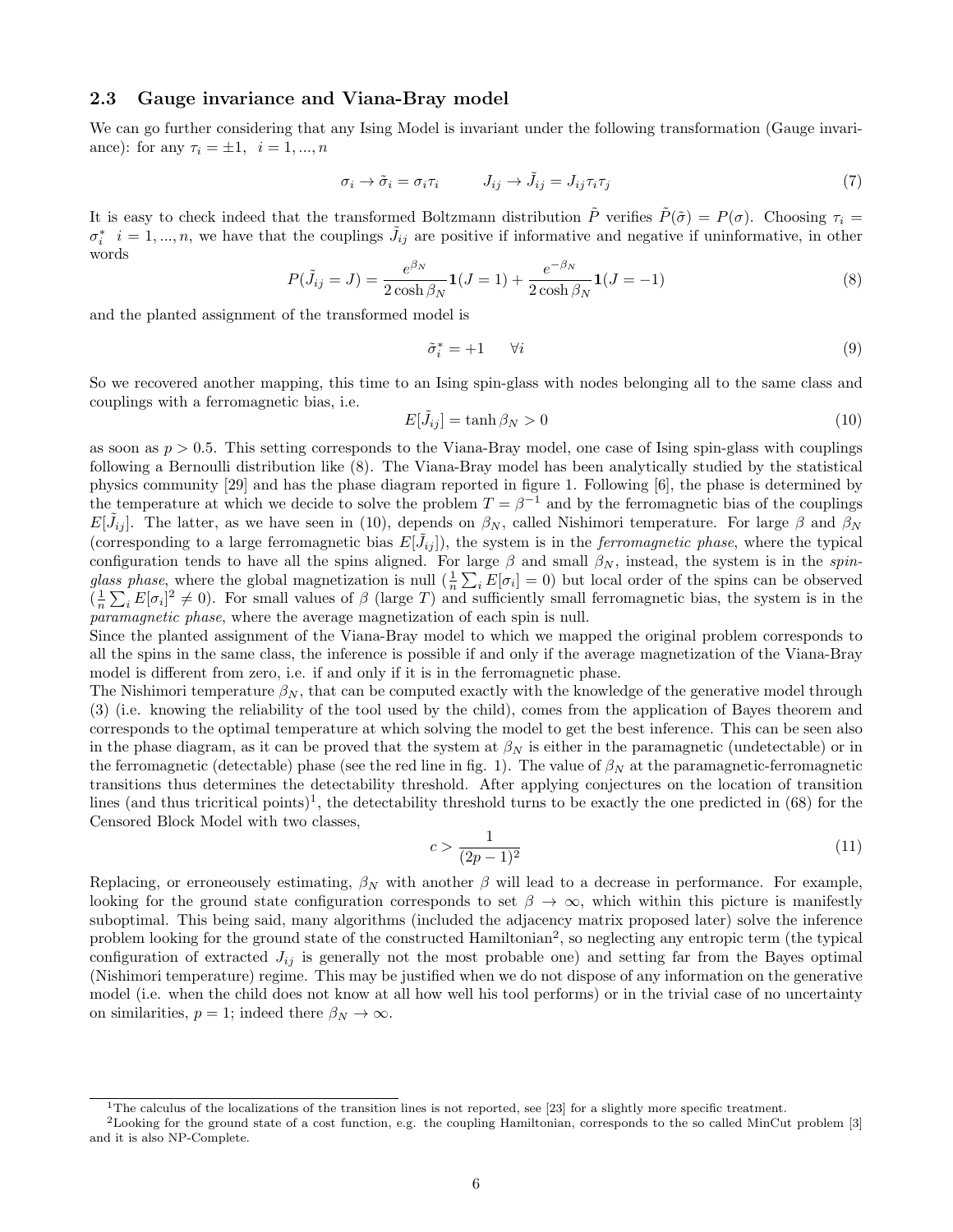

Figure 1: Phase diagram of Viana-Bray model. In red the Nishimori line that passes through the tricritical point and never enters in the spin glass phase. Image taken from [23].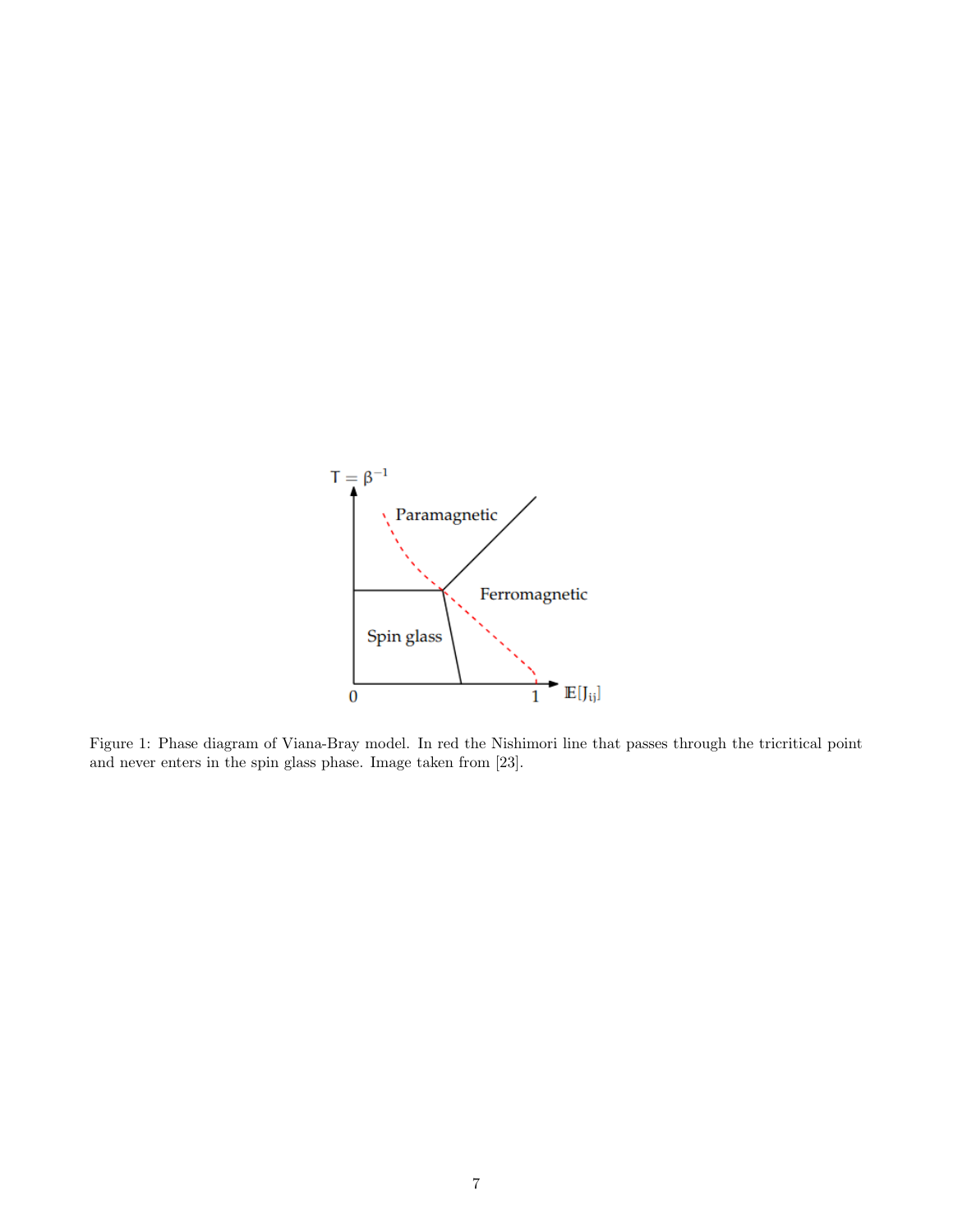# 3 The Semisupervised Censored Block Model

The paragraphs before refer all to unsupervised models, i.e. where no further information than the one carried by the edges is present. Now we introduce the Semisupervised Censored Block Model, in which the true label of some nodes is revealed.

In other words, a teacher, who knowns if the pictures represent a donkey or a horse, comes and helps the child by revealing him the correct animal (true label) depicted on some of the pictures.

By exploiting the further information given by the teacher, the child can implement a better prediction on still unknown pictures: he is solving the Semisupervised Censored Block Model!

Intuitively, as soon as the child can apply once his tool, if he perform his prediction on an unlabelled data only considering the similarities, if there are, with the labelled ones, then on average he would infer better than random guess. This is essentially why, as soon as  $c > 0$ , the detectability threshold disappears. Once again, we could know the generative model (so the probability p, and thus  $\beta_N$ ) and being automatically in the Bayes Optimal setting, or not. In the second case, the child can estimate the tool's efficiency  $(p)$  by looking at how well it performed on the labelled dataset, as it is better explained at the end of this section.

#### 3.1 Formulation

The graph is the same Erdős–Rényi with average degree c and couplings whose weights are given by  $(1)$ . Then the true labels of some nodes are revealed, in number  $n_l = \nu n$ , with  $\nu$  the fraction of labelled nodes. We refer to  $n_u$  as the number of unlabelled nodes, U, L respectively to the set of unlabelled and labelled nodes,  $\sigma_u, \sigma_l$  as the vectors of respectively unlabelled and labelled,  $\hat{\sigma}_u$  as the vector of inference of the unlabelled belonging classes. By  $\sigma_i$  or  $\sigma_i$  we refer instead to single spins.

The goal is to optimize the inference only on unlabelled nodes, which corresponds to maximize

$$
O(\hat{\sigma}_u) = \frac{1}{n_u} \hat{\sigma}_u^T \sigma_u^* \tag{12}
$$

Since this quantity (12) which we refer as "overlap" is  $O \in [-1,1]$  we define alternatively the following quantity, which we call "score"

$$
S(\hat{\sigma}_u) = 2 \left| \frac{1}{n_u} \sum_{i \in U} 1(\hat{\sigma}_i = \sigma_i^*) - 0.5 \right| \tag{13}
$$

which has the property to be  $S = 0$  for random guess and  $S = 1$  for perfect recovery. Moreover, since in the configurations where we can apply spectral algorithms (where only couplings are present) the two true classes are defined unless a global spin flip, (13) takes into account this fact producing the same score for  $\sigma_u \to -\sigma_u$ . This is why in the simulations that will follow we estimate the algorithm performance through the score defined in (13) instead of the overlap (12).

#### 3.2 Semisupervised Ising Spin Glass

There are various possible ways to embed the information surplus deriving from the knowledge of the true label of some nodes, which we call *semisupervised information*. For example, the semisupervised information can be seen as prior in the Bayes equation (5), or else embedded through modification of the couplings between labelled nodes that become always informative and with infinite modulus. This is the way we procceed in the next section. For now, it is sufficient to see that the semisupervised information, if encoded in the Bayes derivation (5), brings in any case to a different posterior and thus an Ising model that cannot be mapped anymore to a Viana-Bray model. Let's pretend that we decided to encode the information of the true label of some nodes in the form of a prior,  $(5)$ becomes

$$
P(\sigma|(J_{ij})_{ij\in E}) \propto e^{\sum_{i\in L} h_i \sigma_i} e^{\beta_N \sum_{ij\in E} J_{ij} \sigma_i \sigma_j}
$$
\n(14)

where  $h_i = \pm \infty$  are the infinite field related to the labelled nodes and pointing towards their revealed true polarizations.

Looking at the new Ising model of (14), one can ask if the temperature  $\beta_N$  calculated as (3) is still the optimal temperature at which solving the Ising model (i.e. if considerations made in the section before are still valid), or not: on one side  $\beta_N$  comes from a Bayesian inference and it should be exact, on the other side the semisupervised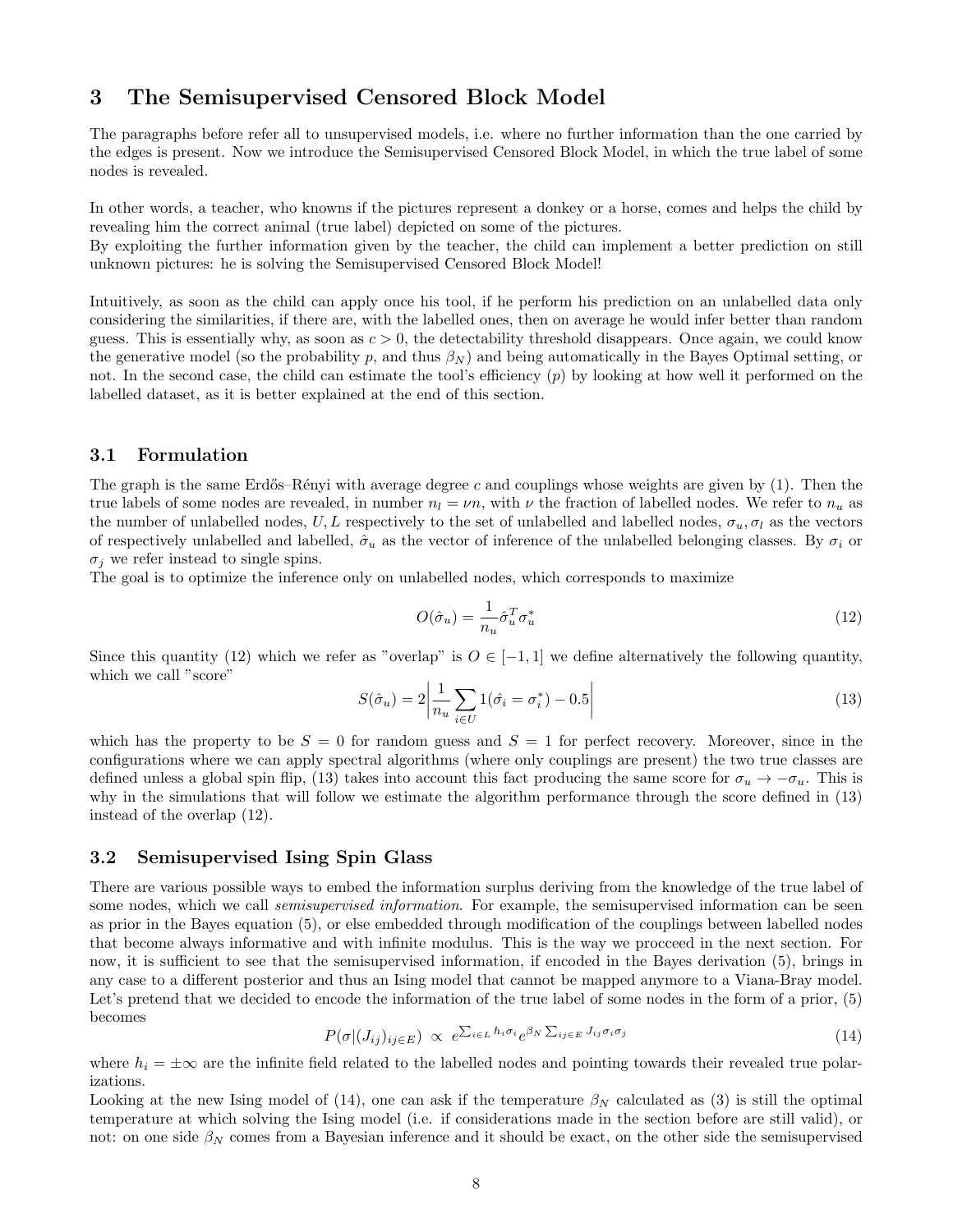information is encoded in a totally arbitrary way. However, if we have the certainty on the true label of some nodes, we set the fields to infinity and no problem arises: the Ising model can be reduced to only unlabelled nodes and  $\beta_N$  will still be optimal<sup>3</sup>. As soon as we do not have the certainty on the label, but only a higher probability for some nodes to be in a class rather than in another, fixing the correct field  $h_i$  is tricky as it would influence the whole model (temperature included). The second is an interesting case and very likely in real-life (even the labelling process is not 100% correct!), but for the sake of simplicity is not treated here.<sup>4</sup>

Considering this, we will continue to use  $\beta_N$  to solve the Ising model associated to the Semisupervised CBM. Moreover, we will exploit the fact that  $\beta_N$ , even if not known a priori, can be empirically estimated in a semisupervised setting from labelled-labelled connections as

$$
\hat{p} = \frac{\sum_{ij \in \vec{E}, i, j \in L} \mathbf{1}(J_{ij} = \sigma_i^* \sigma_j^*)}{\sum_{ij \in \vec{E}, i, j \in L} 1}
$$
\n(15)

and thus

$$
\hat{\beta}_N = \frac{1}{2} \log \frac{\hat{p}}{1 - \hat{p}} \tag{16}
$$

<sup>&</sup>lt;sup>3</sup>Actually  $\beta_N$  will still be Bayes optimal, but in principle nothing guarantees that it is also the best temperature to solve the new "semisupervised" Ising model. However, arguments for the analogy of the Bayes optimal temperature and the Nishimori temperature for a general model can be found in [31].

 $^{4}$ One further point argued by [13] is that the introduction of labelled nodes (further constraints) increases frustration, enlarging the Spin-Glass phase and making the free energy landscape more ragged: if we solve numerically the problem with Montecarlo methods at a generic temperature  $\beta$ , with high probability they get stuck in local suboptimal minima.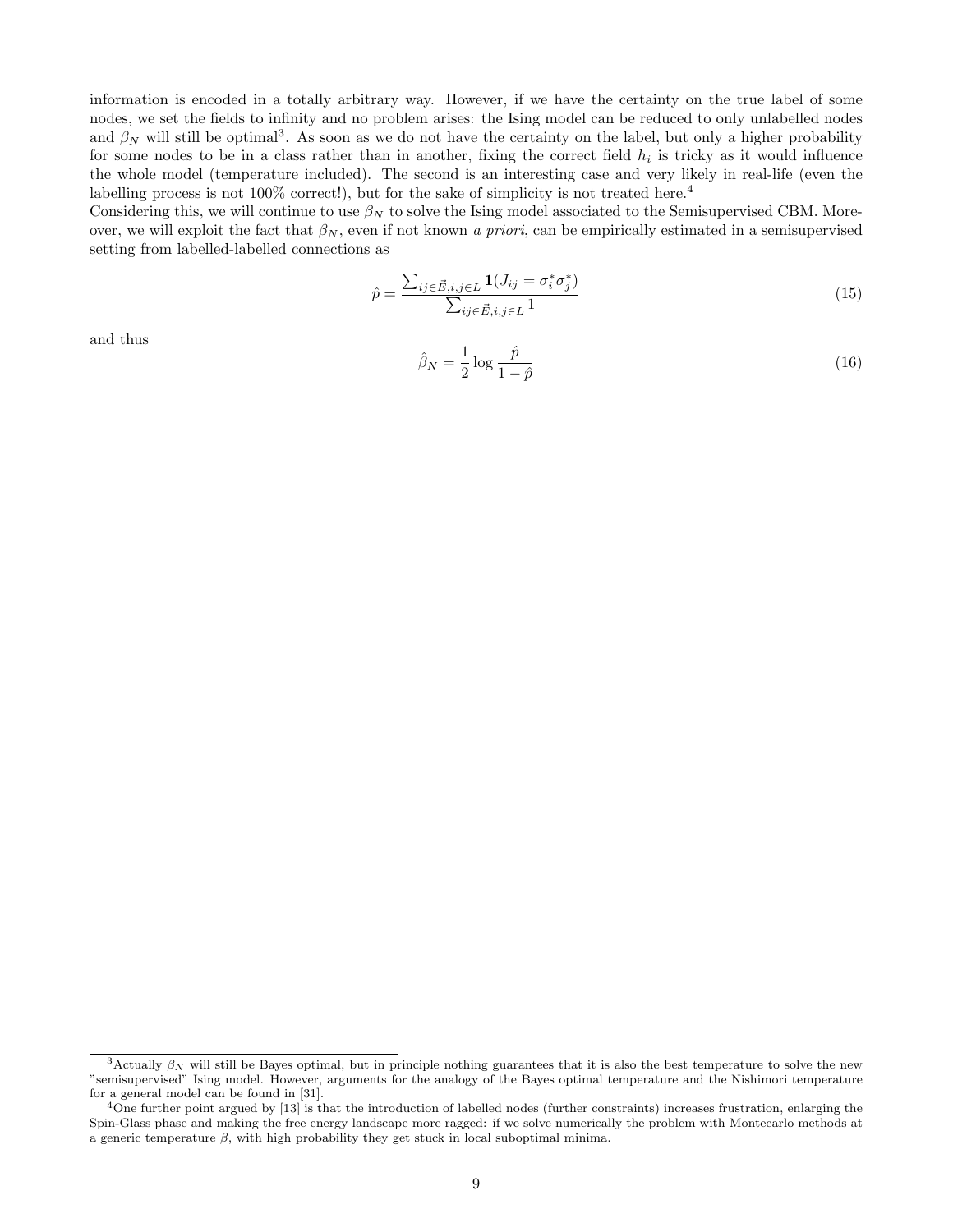## 4 How to include the information on labelled nodes?

In graph-oriented semisupervised clustering we have the advantage of possessing some further information on some nodes, i.e. knowing their true label. The game is then to find a good strategy that reduces the initial problem to an efficiently solvable one. The considerations in this section are not only linked to the Censored Block Model, but can be easily generalized to any model that can be mapped to an Ising Spin Glass.

In the unsupervised setting, the probability of a configuration in the Ising model correspondent to the CBM is, as we have seen,

$$
P(\sigma) \equiv P(\sigma_u, \sigma_l) = \frac{e^{\beta \sum_{\langle i j \rangle \in E} J_{ij} \sigma_i \sigma_j}}{Z}
$$
\n(17)

In a semi supervised problem we have information about the labels of some nodes, i.e.  $\sigma_l$  are no longer random variables but are fixed to a value  $\sigma_l^* = \pm 1$  according to their true class. We could represent this gain of information as a difference in entropies

$$
\Delta S = S[P(\sigma_u, \sigma_l)] - S[P(\sigma_u, \sigma_l | \sigma_l = \sigma_l^*)]
$$
\n(18)

where the probability of the first term of the r.h.s. has been defined before and the one of the second is actually restricted on the unlabelled nodes and reads

$$
P(\sigma_u|\sigma_l = \sigma_l^*) = \frac{e^{\beta \sum_{i,j \in U,} J_{ij}\sigma_i \sigma_j} e^{\beta \sum_{i \in U, j \in L} J_{ij}\sigma_i \sigma_j^*} e^{\beta \sum_{i,j \in L} J_{ij}\sigma_i^* \sigma_j^*}}{Z}
$$
(19)

For simplicity of notations,  $\langle i j \rangle \in E$  or  $i, j : i < j$  have been omitted under every sum (notice however that when the edge is not present it just contributes with a factor 1). We are interested in finding equivalent forms of (19), in order to reshape the semisupervised problem in a convenient way. Indeed, being approximations, algorithms may work better (or being better understood) on a configuration rather than on another.

The section is organized as follows: first we see two ways to polarize labelled nodes, the second one using only edges and thus permitting the application of spectral algorithms. Then we derive another configuration for the semisupervised problem that reduces the graph to the unlabelled subgraph, paying the price of introducing finite fields. From this perspective, it will be straightforward to identify the two kinds (semisupervised and unsupervised) of information and to notice how in a semisupervised setting the threshold disappears. Last, we introduce another configuration, this time consisting of an approximation of (19), but whose highest probability vector (i.e. its ground state) is shown to be equivalent to the one of (19).

#### 4.1 Polarizing labelled nodes

The most intuitive way to artificially make a labelled node polarize is by adding in the Hamiltonian an infinite local field that points towards the direction of its assigned class. In other words, for each labelled node we insert a prior in the Bayes theorem equation (5) and we end up with

$$
P_{\text{IF}}(\sigma_u, \sigma_l; C | \sigma_l^*) = \frac{e^{\beta(\sum_{i,j \in U} J_{ij} \sigma_i \sigma_j + \sum_{i \in U} (C \sigma_i^*) \sigma_i)}}{Z'}
$$
(20)

with  $C \to \infty$ . We call this configuration "Infinite Fields". This is similar to what has been done in one of the first papers on the topic [30], although there the fields to polarize labelled nodes are set finite. Obviously, the marginal distribution of the unlabelled  $P_{IF}(\sigma_u) = \sum_{\sigma_l = \{\pm 1\}} P_{IF}(\sigma_u, \sigma_l; C | \sigma_l^*)$  is the same as (19), as the probability of a configuration with some labelled polarized oppositely w.r.t. their fields is null.

However, the presence of fields does not allow us to implement spectral algorithms, that can take as inputs only pairwise couplings. Thus we propose another method to artificially polarize labelled nodes using only edges, consisting of setting infinite labelled-labelled couplings, ferromagnetic  $(+\infty)$  if the two labelled nodes belong to the same class, antiferromagnetic  $(-\infty)$  otherwise. This corresponding to an Ising model here called "Infinite Couplings"

$$
P_{\text{IC}}(\sigma_u, \sigma_l; C | \sigma_l^*) = \frac{e^{\beta \sum_{i,j \notin L} J_{ij} \sigma_i \sigma_j} e^{\beta \sum_{i,j \in L} (\sigma_i^* \sigma_j^* C) \sigma_i \sigma_j}}{Z}
$$
(21)

with  $C \to \infty$ . In order to ensure a correct polarization, one may have to draw a Minimum Spanning Tree (MST) on the subgraph of labelled nodes, otherwise there could be clusters with uncoherent polarizations. Anyways, this turns not to be the case for sufficiently high average connection  $c$  of the original ER graph and sufficiently high percentage of labelled nodes ν. Similar ideas have been used in the context of the Stochastic Block Model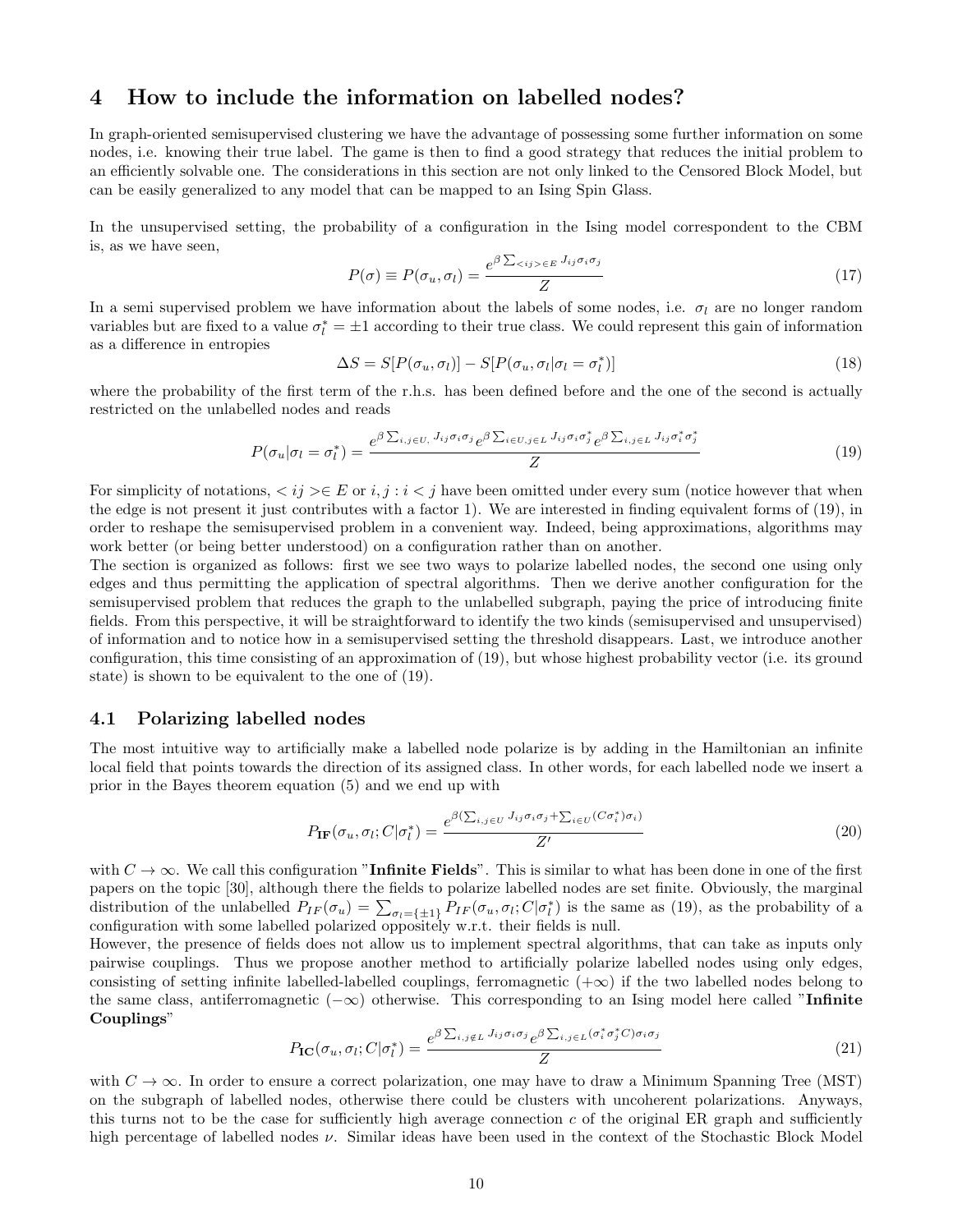by [9], where the authors modify the corresponding Potts Hamiltonian enclosing in further edges the information given by the revelation of some labels. The method is well described and inserted in a wider context in [34]. Although inserting in the graph potentially infinite cuplings (anyways, in other more general problems C could be set not necessairly to  $\infty$  but tuned in order to reflect the reliability of the semisupervised information), this configuration preserves the local tree-like structure of a the original graph, if it is sparse. Last, one can check again that, unless an uninfluential global spin flip symmetry  $(P_{\text{IC}}(\sigma_u, \sigma_l) = P_{\text{IC}}(-\sigma_u, -\sigma_l))$ , the marginal probability  $P_{\text{IC}}(\sigma_u) = \sum_{\sigma_l = \{\pm 1\}} P_{\text{IC}}(\sigma_u, \sigma_l; C | \sigma_l^*)$  with  $C \to \infty$  is the same as (19).

#### 4.2 From nodes to fields

The last factor in the numerator of the r.h.s. of  $(19)$  is just a constant, so  $(19)$  can be rewritten as

$$
P(\sigma_u|\sigma_l = \sigma_l^*) = \frac{e^{\beta \sum_{i,j \in U} J_{ij}\sigma_i \sigma_j} e^{\beta \sum_{i \in U, j \in L} J_{ij}\sigma_i \sigma_j^*}}{Z'}
$$
(22)

Defining for each unlabelled node  $i \in U$  a field that encodes its connection with labelled nodes as

$$
h_i = \sum_{j \in L: \langle ij \rangle \in \vec{E}} J_{ij} \sigma_j^* \tag{23}
$$

we find that the probability of a configuration after revealing the labels of a set of nodes L becomes the Boltzmann weight of an Ising model restricted to the unlabeled nodes  $i \in U$  with fields given by (23), i.e.

$$
P_{\mathbf{FF}}(\sigma_u|\sigma_l^*) = \frac{e^{\beta(\sum_{i,j} J_{ij}\sigma_i\sigma_j + \sum_i h_i\sigma_i)}}{Z'} \tag{24}
$$

which goes under the name of "**Finite Fields**" and corresponds exactly to (19) restricted to unlabelled nodes. It is easy to see that independently from the couplings  $J_{ij}$  as long as the vector of fields  $h \neq 0_{n_u}$  (so for  $c > 0$  and  $\nu \neq 0$ ) and  $\beta = \beta_N \neq 0$ , the expected value of the local field points towards the true magnetization of the node, i.e.  $\sigma_i^* E[h_i] > 0$  and thus solving the Ising model would give predicted magnetizations averagely aligned with fields, thus on average a performance better than random guess. This argument supports once again the disappearance of the threshold in semisupervised problems, showed for the Stochastic Block Model for two classes by [33], which is claimed more rigorously in the upcoming sections. The proposed configuration (24) represents an improvement with respect to [30], since the system to solve has  $n - n_l = n_u$  nodes. Moreover, it is clear from the Hamiltonian of (24) that we isolated two different kinds of information:

- the term  $\sum_{i,j} J_{ij} \sigma_i \sigma_j$  encodes the "unsupervised" information through the couplings  $\{J_{ij}\}$
- the term  $\sum_i h_i \sigma_i$  encodes the "semisupervised" information through the fields  $\{h_i\}$

Artificially enlarging one term rather than another would correspond to rely more on semisupervised or unsupervised information.

#### 4.3 From fields to edges

Now let's try, starting from (24), to shift the information exclusively on edges, in order to be able to devise spectral algorithms. Basically, we add a further node to the unlabelled graph, namely the new spin  $\sigma_{+}$ , and rewrite each field associated to a node  $i$  as a coupling between node  $i$  and the added node. Doing so, we end up with the configuration

$$
P_{\mathbf{FC}}(\sigma_u, \sigma_+|\sigma_l^*) = \frac{e^{\beta(\sum_{i,j} J_{ij}\sigma_i \sigma_j + \sum_i h_i \sigma_i \sigma_+)} }{Z''}
$$
(25)

which we call "**Finite Couplings**".

Computing the marginal on unlabelled of (25)

$$
P_{\mathbf{FC}}(\sigma_u|\sigma_l^*) = \sum_{\sigma_+ = \pm 1} P_{\mathbf{FC}}(\sigma_u, \sigma_+|\sigma_l^*) = \frac{e^{\beta(\sum_{i,j} J_{ij}\sigma_i\sigma_j + \sum_i h_i \sigma_i)}}{Z''} + \frac{e^{\beta(\sum_{i,j} J_{ij}\sigma_i\sigma_j - \sum_i h_i \sigma_i)}}{Z''}
$$
(26)

we notice that it does not correspond anymore to (19). However, the most probable configuration (i.e. the ground state) of (25) restricted to unlabelled and (24) are the same:

$$
\arg\max_{\sigma_u} P_{\mathbf{FC}}(\sigma_u|\sigma_l^*) = \arg\max_{\sigma_u} P_{\mathbf{FF}}(\sigma_u|\sigma_l^*)
$$
\n(27)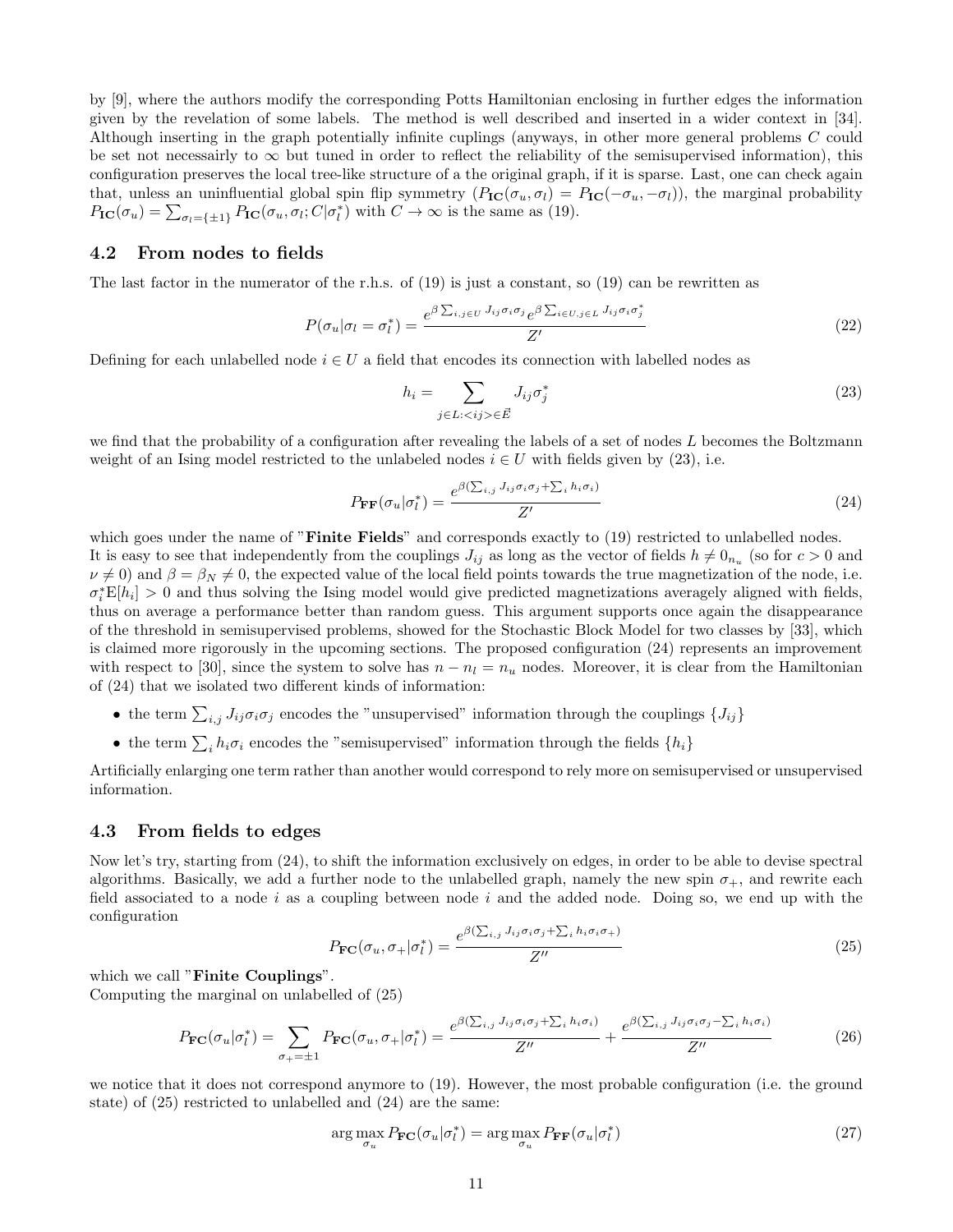We can understand this by noticing that depending on the polarization  $\pm 1$  of the spin  $\sigma_+$  in (25), the unlabelled spins  $\sigma_u$  will arrange to minimize the Hamiltonian in one of the two symmetric configurations  $+\sigma_u$  or  $-\sigma_u$ . Being the coupling term invariant under this global spin flip, whatever polarization  $\sigma_+$  there will be one of the two symmetric configurations  $+\sigma_u$  or  $-\sigma_u$  that equivalently minimizes the Hamiltonian. Moreover, these two configurations correspond to the same inference. Thus, the ground state configuration does not really depend on the polarization of the added node  $\sigma_{+}$ .

Another way to see this is rewriting (26) as

$$
P_{\mathbf{FC}}(\sigma_u|\sigma_l^*) = \frac{e^{\beta(\sum_{i,j} J_{ij}\sigma_i\sigma_j)} \cosh(\beta(\sum_i h_i\sigma_i))}{Z''}
$$
(28)

Arguing that configurations with spins (partially) aligned with fields have a much higher probability to happen and noticing that for this kind of configurations the hyperbolic cosine will be dominated by one of its two terms,

$$
\cosh(\beta(\sum_{i} h_i \sigma_i)) \approx e^{\beta(\sum_{i} h_i \sigma_i)} \tag{29}
$$

unless constants, and the approximation is more valid the greater is  $\beta$ , then (26) will resemble at (19). Specifically, setting  $\beta \to \infty$ , the configurations turn to be exactly the same (which means that their ground state is the same, too). Having similar free energy profile and same ground state, for not too hard problems and sparse graphs we take (25) as a good approximation of (19) and use it to perform the inference through the adjacency matrix. Indeed in the next section we interpret the adjacency matrix as a ground state search with relaxed constraints as well as the hessian of the mean field free energy. We preferred the Finite Couplings configuration rather than the Infinite Couplings, since the perturbation on the unsupervised adjacency matrix is more tractable (as well as the matrix has reduced size).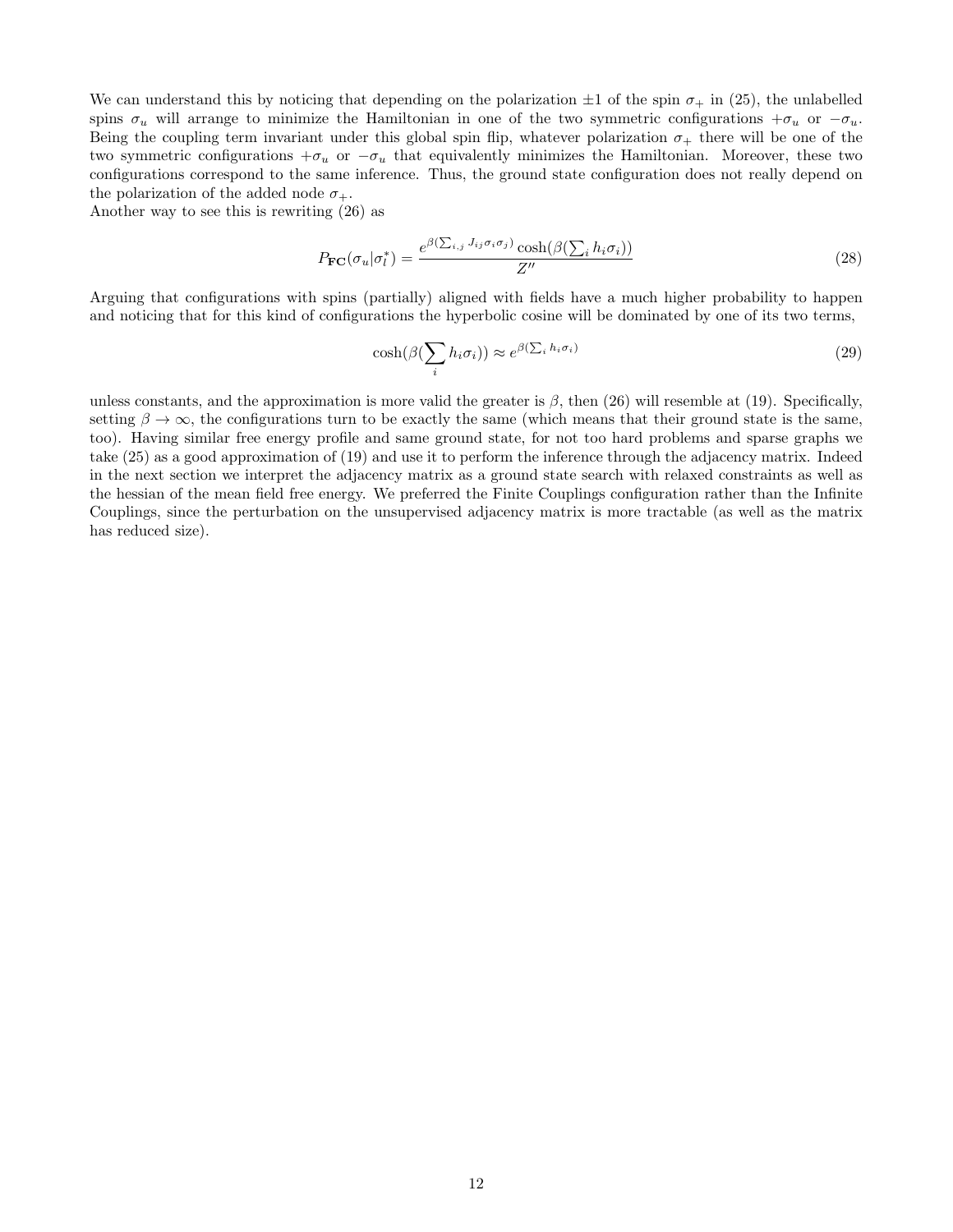### 5 Inference with Naive Mean Field

#### 5.1 Theoretical background

Before applying the algorithms on the derived configurations, we briefly revisit the derivations and interpretations of the mean field approximation and the adjacency matrix spectral algorithm. The complete derivations are reported in the "Theoretical Background" section of the appendix and will be used in the successive sections.

The Naive Mean Field approximation is derived by the minimization of the mean field variational free energy (section B.1), to underline the analogy with the derivation of Bethe-Hessian (not reported), where instead the variational free energy has to be minimized under Bethe distribution. If the mean field variational free energy brings to a fixed point equation (Naive Mean Field Equation), the Bethe free energy minimization is made through its (Bethe-)Hessian calculated at the paramagnetic  $m = 0$  point. The eigenvector correspondent to the smallest eigenvalue of the Hessian represents the steepest directions for which the paramagnetic point is unstable, thus it points towards a minimum of the related free energy and corresponds to an assignment of spin magnetizations correlated to their true classes. We can still apply an analogous idea to the simpler mean field free energy: doing so, we get that the Hessian is bijectively linked with the adjacency matrix  $J$  (section B.2). Moreover, we find that in this minimization the inverse temperature ceases to play a role (the eigenvectors of the Adjacency Matrix stay the same under a rescale of the couplings). Thus the adjacency matrix, not including temperature, does not operate in the Bayes optimal regime. This is confirmed by the ideas in section B.3, where it is shown that the adjacency matrix identifies the ground state of an Ising Hamiltonian with no fields (so a problem independent on the inverse temperature  $\beta$ ) relaxing the constraint of discreteness of spins. The latter represents a consistent approximation of the original problem. In the last paragraph of the relative section in the appendix, we deepen the connection between Mean Field approximation and the adjacency matrix, that turn to be equivalent if we set  $\beta$  for the mean field as  $\beta = \frac{1}{\lambda_{max}}$ , where  $\lambda_{max}$  is the largest eigenvalue of the correspondent adjacency matrix, once  $\frac{1}{\lambda_{max}}$  is small enough.

#### 5.2 Naive Mean Field on the derived semisupervised configurations

Calling m the magnetization vector and  $\beta$  the external parameter interpreted as the inverse temperature, the Naive Mean Field algorithms gives an approximation of the average magnetization of each spin by looking for a fixed point of the celebrated mean field equation, so gives a  $\hat{m}$  such that

$$
\hat{m} = \tanh\left(\beta(J\hat{m} + h)\right) \tag{30}
$$

where  $J$  is the Adjacency matrix of the graph and h is the vector of fields. If we apply the Naive Mean field algorithm to the different exactly derived semisupervised configurations listed in section 4, we find that they correspond to the same mean field equation and we get exactly the same performance. Indeed, for example for the configuration with IC whose Hamiltonian is

$$
-H(\sigma_u, \sigma_l) = \sum_{i,j \notin L} J_{ij} \sigma_i \sigma_j + \sum_{i,j \in L} (\sigma_i^* \sigma_j^* C) \sigma_i \sigma_j \tag{31}
$$

the naive mean field equations are for labelled  $L$  and unlabelled  $U$  nodes respectively

$$
\begin{aligned}\n\text{i} \in L & m_i = \tanh\left(\beta \left(\sum_{j \in \partial i, j \in U} J_{ij} m_j + \sum_{j \in \partial i, j \in L} (\sigma_i^* \sigma_j^* C) m_j\right)\right) \\
\text{ii} \quad & \text{ii} \quad \text{iii} \quad \text{iv} \quad \text{iv} \quad \text{iv} \quad \text{iv} \quad \text{iv} \quad \text{iv} \quad \text{iv} \quad \text{iv} \quad \text{iv} \quad \text{iv} \quad \text{iv} \quad \text{iv} \quad \text{iv} \quad \text{iv} \quad \text{iv} \quad \text{v} \quad \text{iv} \quad \text{iv} \quad \text{v} \quad \text{iv} \quad \text{v} \quad \text{iv} \quad \text{v} \quad \text{iv} \quad \text{v} \quad \text{iv} \quad \text{v} \quad \text{iv} \quad \text{v} \quad \text{v} \quad \text{v} \quad \text{v} \quad \text{v} \quad \text{v} \quad \text{v} \quad \text{v} \quad \text{v} \quad \text{v} \quad \text{v} \quad \text{v} \quad \text{v} \quad \text{v} \quad \text{v} \quad \text{v} \quad \text{v} \quad \text{v} \quad \text{v} \quad \text{v} \quad \text{v} \quad \text{v} \quad \text{v} \quad \text{v} \quad \text{v} \quad \text{v} \quad \text{v} \quad \text{v} \quad \text{v} \quad \text{v} \quad \text{v} \quad \text{v} \quad \text{v} \quad \text{v} \quad \text{v} \quad \text{v} \quad \text{v} \quad \text{v} \quad \text{v} \quad \text{v} \quad \text{v} \quad \text{v} \quad \text{v} \quad \text{v} \quad \text{v} \quad \text{v} \quad \text{v} \quad \text{v} \quad \text{v} \quad \text{v} \quad \text{v} \quad \text{v} \quad \text{v} \quad \text{v} \quad \text{v} \quad \text{v} \quad \text{v} \quad \text{v} \quad \text{v} \quad \text{v} \quad \text{v} \quad \text{v} \quad \text{v} \quad \text{v} \quad \text{v} \quad
$$

$$
i \in U \qquad m_i = \tanh\left(\beta(\sum_{j \in \partial i} J_{ij} m_j)\right)
$$
 (32)

For the labelled nodes  $i \in L$ , the infinite term, always present by construction, dominates and they always correctly polarize to  $m_i = \sigma_i^*$ . Once labelled polarized, the system is reduced to unlabelled with equations

$$
i \in U \qquad m_i = \tanh\left(\beta \left(\sum_{j \in \partial i, j \in U} J_{ij} m_j + \sum_{j \in \partial i, j \in L} J_{ij} \sigma_j^*\right)\right) \tag{33}
$$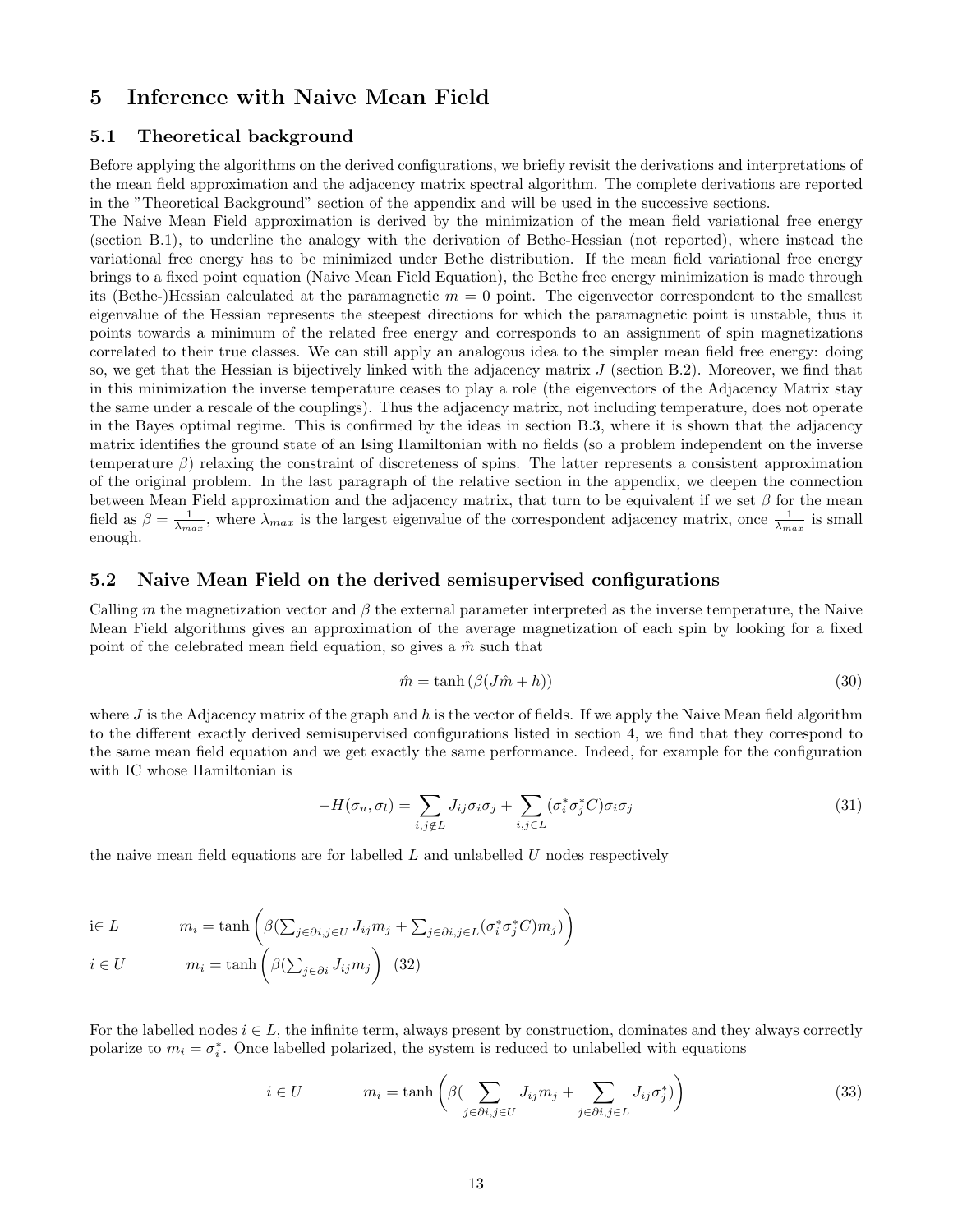This is exactly the mean field equation that we would have obtained with finite fields, indeed

$$
h_i = \sum_{j \in \partial i, j \in L} J_{ij} \sigma_j^* \tag{34}
$$

so of the configuration with Hamiltonian

$$
-H(\sigma_u, \sigma_l) = \sum_{i,j \in U} J_{ij} \sigma_i \sigma_j + \sum_{i \in U} h_i \sigma_i \tag{35}
$$

and so on for other configurations.

#### 5.3 Disappearance of detectability threshold

More interestingly, we look at results in section B.4 where we showed that the paramagnetic-ferromagnetic transition for the mean field happens at temperature

$$
\beta_{PF} = \frac{1}{\lambda_{max}}\tag{36}
$$

Specifically, for  $\beta > \beta_{PF}$  the naive mean field has a ferromagnetic solution while for  $\beta < \beta_{PF}$  it is in the paramagnetic phase. Note that the ferromagnetic solution is always correlated with the planted assignment since exploiting the Gauge invariance we can map the problem to another one with all spins belonging to the same class. Now if we take the configuration (25) with finite couplings, its adjacency matrix reads

$$
J = \begin{bmatrix} J_U & h \\ h^T & 0 \end{bmatrix} \tag{37}
$$

In the worst case in which the matrix of the unlabelled graph  $J_U$  is very sparse, for a non null percentage of labelled nodes  $\nu > 0$ , the largest eigenvalue  $\lambda_{max}$  of J will be dominated by the dense "semisupervised" perturbation (i.e. the field vector h) as soon as  $p > 0.5$  and in the appendix C it is shown that

$$
\lambda_{max} \sim \sqrt{n_u} \tag{38}
$$

So

$$
\beta_{PF} = \frac{1}{\lambda_{max}} \to 0 \tag{39}
$$

in the thermodynamic limit  $n_u \to \infty$ , showing that the mean field has always a ferromagnetic solution, as long as  $p > 0.5$ . Since every ferromagnetic solution has a non null score in the Gauge transformed model, this proves the absence of the detectability threshold.

A straightforward alternative way to see this, is to neglect at all the connections among unlabelled nodes and apply the mean field equation to the finite field configurations modified in this way. We would obtain the trivial expression of the average magnetization of each node

$$
m_i = \tanh \beta h_i \tag{40}
$$

and build the inference vector

$$
\sigma_i = sign(m_i) = sign(\tanh \beta h_i) = sign(h_i) \tag{41}
$$

As soon as we are provided with the information of the true label of some nodes, i.e. semisupervised  $\nu > 0$ , and the problem is solvable  $p > 0.5$ , the expected value of  $h_i$  is greater than zero and points towards the direction of the true assignment, then  $\frac{1}{n_u}\sigma^T\sigma^* > \frac{1}{2}$  and the performance is better than random guess. This trivial algorithm that simply takes the sign of  $h_i$ , when it is different from zero, will be called "Simple Comparison" and corresponds to a trivial supervised classification.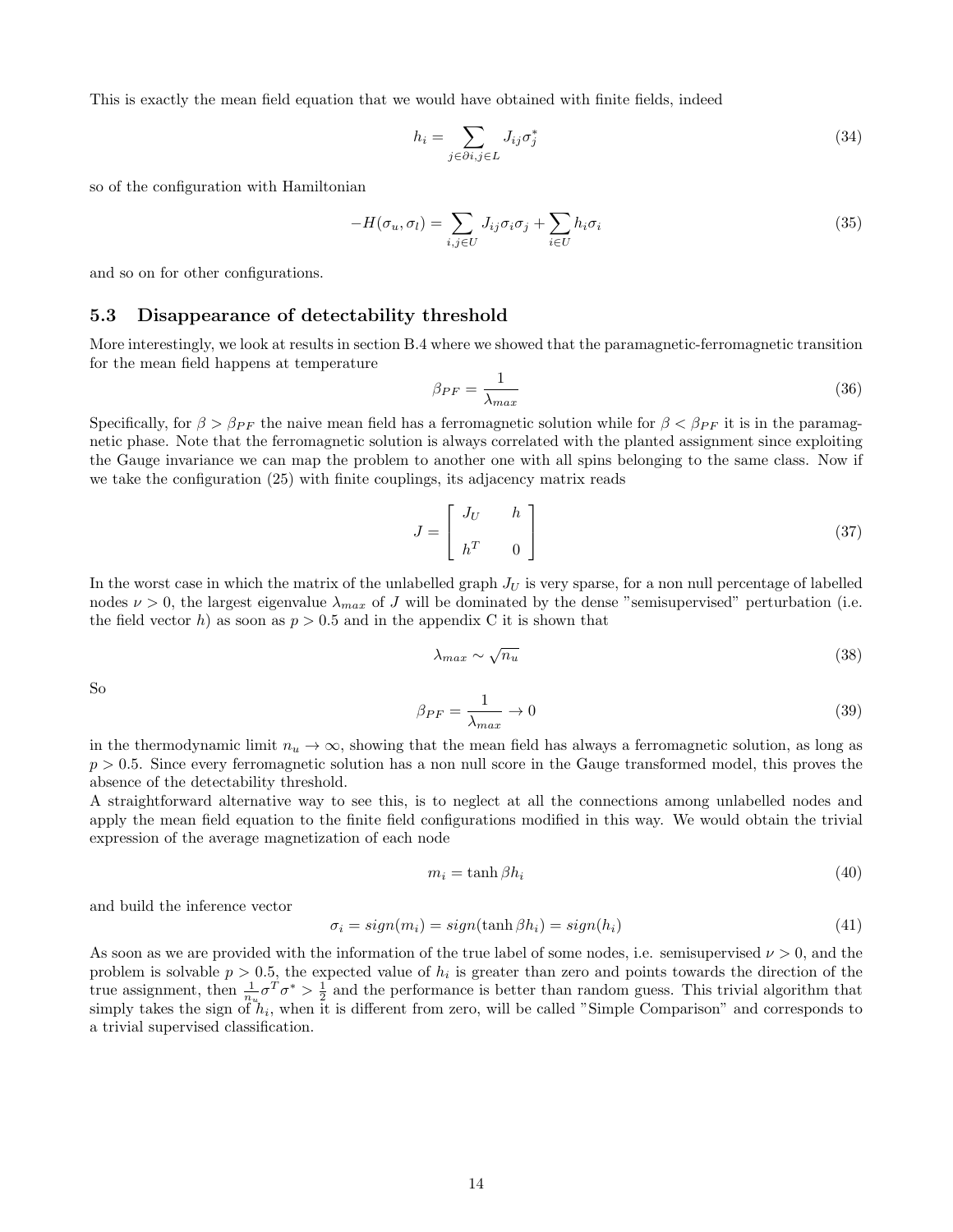# 6 Inference with Adjacency Matrix

The inference with the adjacency matrix consists in taking as prediction the sign of the entries of the eigenvector associated to the largest eigenvalue  $\lambda_{max}$  of the adjacency matrix J, built from the Hamiltonian of a configuration without fields. Although it might be far from being the optimal polynomial algorithm to infer the planted structure of a semisupervised Censored Block Model, the inference method based on the adjacency matrix still reveals interesting features of semisupervised learning. Indeed, we will notice how if we blindly apply it to a semisupervised configuration (so where in theory we dispose of the same information of the unsupervised case, and a surplus) sometimes we end up with a poorer performance with respect to the unsupervised case. This is like if the child, euphoric for having being helped, is not able to ponder his intuitions by balancing the sources of informations, and surprisingly gets worse than before. This is not only specific of the model we have been working with, but poorer performance of semisupervised models with respect to unsupervised or fully supervised with just the labelled dataset have been identified partout in literature [2, 20]. Being suboptimal (and also more complicated!) than unsupervised or fully supervised represents the defeat of a semisupervised learning algorithm. Deeper studies to understand its complexity and exploit the surplus of information are needed. Of course, this is just an innocent and specific perspective on the problem.

Once derived the semisupervised Finite Couplings configuration (25), we look for the eigenvector associated to the largest eigenvalue of the adjacency matrix built from the Hamiltonian (which has only couplings) of (25), i.e. the vector  $\hat{\mathbf{f}} = (\hat{f}_u, \hat{f}_+), \hat{f}_u \in R^{n_u}, \hat{f}_+ \in R$ , such that

$$
J\hat{\mathbf{f}} \equiv \begin{bmatrix} J_U & h \\ h^T & 0 \end{bmatrix} \begin{bmatrix} \hat{f}_u \\ \hat{f}_+ \end{bmatrix} = \lambda_{max} \begin{bmatrix} \hat{f}_u \\ \hat{f}_+ \end{bmatrix}
$$
(42)

and then take as predictions the sign of the entries of  $\hat{f}_u$ 

$$
\hat{\sigma}_u = sign(\hat{f}_u) \tag{43}
$$

We showed in the section before that the normalized vector  $(\hat{f}_u, \hat{f}_+)$  is the one that solves the unconstrained Hamiltonian minimization

$$
\max_{\mathbf{f}} \ \frac{1}{2} \mathbf{f}^T J \mathbf{f} = \max_{f_u, f_+} \ \sum_{i,j \in U} J_{ij} f_i f_j + \sum_{i \in U} h_i f_i f_+ \tag{44}
$$

"unconstrained" in the sense that the entries of the vector f can be real numbers (with the constraint of unitary norm, not reported in the equation above), differently from discrete spins  $\sigma_i = \pm 1$  in the original ground-state search

$$
\max_{\sigma} \frac{1}{2} \sigma^T J \sigma = \max_{\sigma_u, \sigma_+} \sum_{i,j \in U} J_{ij} \sigma_i \sigma_j + \sum_{i \in U} h_i \sigma_i \sigma_+ \tag{45}
$$

#### 6.1 The inference is unbalanced: two ways to show

We show that the proposed inference through  $(43)$  is deeply unbalanced towards the semisupervised information, i.e. the information coming from the connections with labelled nodes.

From the eigenvalue equation (42) we get a system of  $n_u + 1$  equations

$$
\begin{cases}\nJ_U \hat{f}_u + h \hat{f}_+ = \lambda_{max} \hat{f}_u \\
h^T \hat{f}_u = \lambda_{max} f_+\n\end{cases} \tag{46}
$$

which substituting

$$
J_U \hat{f}_u + \frac{hh^T}{\lambda_{max}} \hat{f}_u = \lambda_{max} \hat{f}_u \tag{47}
$$

thus we have for the inference eigenvector of unlabelled  $\hat{f}_u$ 

$$
(J_U + \frac{hh^T}{\lambda_{max}})\hat{f}_u = \lambda_{max}\hat{f}_u
$$
\n(48)

The largest eigenvector of the adjacency matrix in  $(42)$  with  $J_U$  not dense goes as

$$
\lambda_{max} \sim \sqrt{n_u} \tag{49}
$$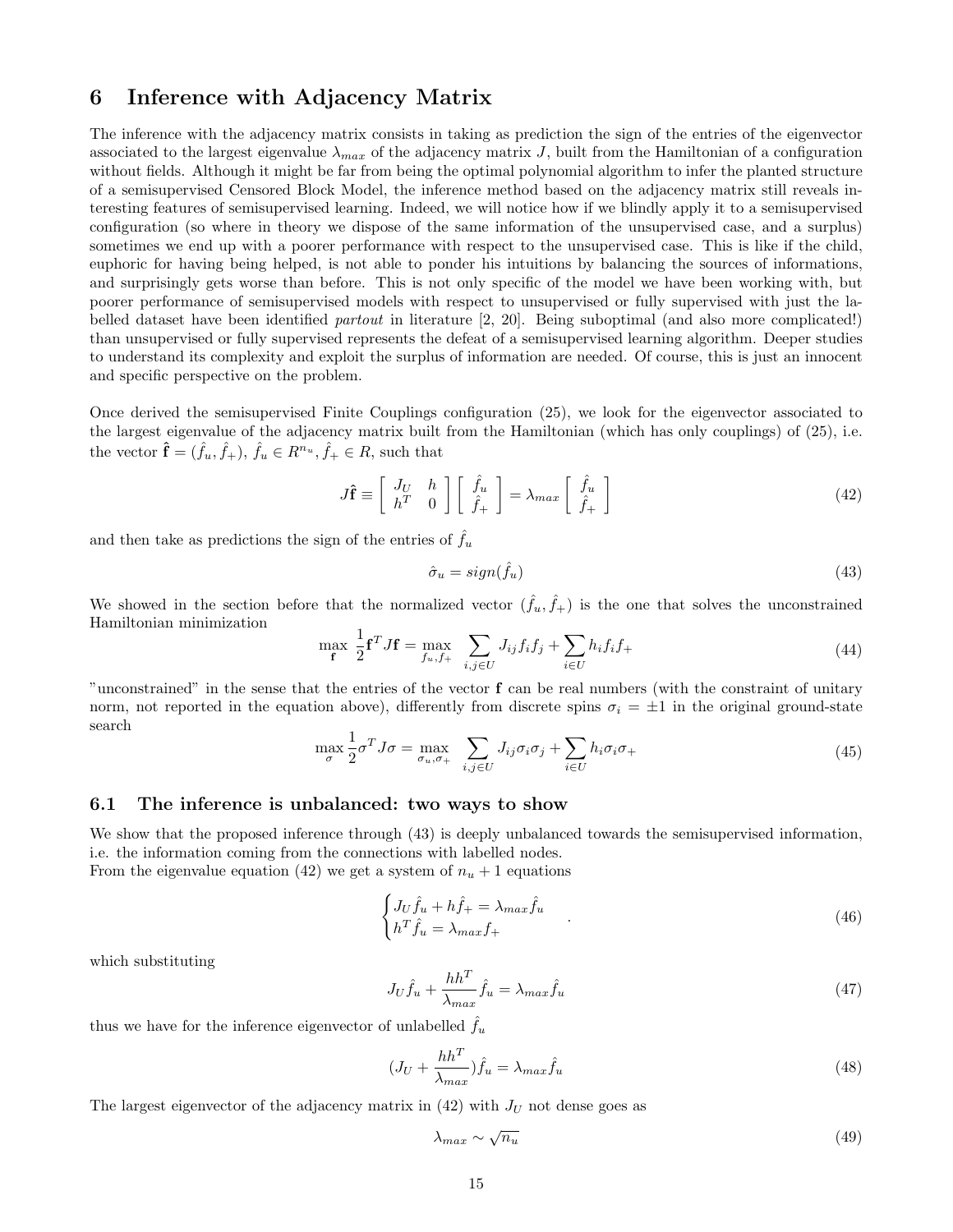and the calculus is reported in the appendix.

Once we know this we can get an intuition on how the inference is performed by expliciting the equation (48): for every  $\hat{f}_i, \, \hat{f}_i \in \hat{f}_u, \, i \in U$ 

$$
\hat{f}_i = \frac{1}{\lambda_{max}} \bigg( \sum_{j \in \partial i} J_{ij} \hat{f}_j + \sum_{j=1}^n \frac{h_i h_j}{\lambda_{max}} \hat{f}_j \bigg) \tag{50}
$$

The first term of the r.h.s. represents the unsupervised information and it is a sum, on average, of c elements. The second, which represents the semisupervised information, is instead a sum of  $n_u$  terms, divided by  $\lambda_{max}$ . It is easy to understand that the second term is  $\sqrt{n_u}$  times larger than the first: in the thermodynamic limit, the inference will be based only on the second term

$$
\hat{f}_i \approx \frac{1}{\lambda_{max}} \left( \sum_{j=1}^n \frac{h_i h_j}{\lambda_{max}} \hat{f}_j \right) \tag{51}
$$

that corresponds to

$$
hh^T \hat{f}_u = \lambda_{max}^2 \hat{f}_u \tag{52}
$$

which is solved by  $\lambda_{max}^2 = h^T h$  and

$$
\hat{f}_u = h \tag{53}
$$

the prediction vector would be equal to the vector of fields, and so the sign. Thus the inference would be very similar to the trivial algorithm called "Simple Comparison" explained in the section 5. Not equal because, in the case in which h has some entries  $h_i$  equal to zero, the term that encloses the semisupervised information vanishes and the inference would be guided by the unlabelled connections, i.e. the first term in the r.h.s. of (50).

Now we try to develop another way to look at the same problem, i.e. the overrating of the semisupervised information in our proposed setting.

It is easy to see that the solution of the eigenvalue equation (42) for  $\hat{f}_u$ , assuming without loss of generality that the returned eigenvector is normalized, reads

$$
\hat{f}_u = \sqrt{1 - ||\hat{f}_u||^2} \cdot \left[ (\lambda_{max} I_{n_u} - J_U)^{-1} h \right]
$$
\n(54)

where since we infer through taking the sign, the factor in front turns to be irrelevant

$$
sign\left(\sqrt{1-||\hat{f}_u||^2}\cdot(\lambda_{max}I_{n_u}-J_U)^{-1}h)\right)=sign\left((\lambda_{max}I_{n_u}-J_U)^{-1}h\right)
$$
\n(55)

We then manipulate the expression (54)

$$
\left(\lambda_{max}I_{n_u} - J_U\right)^{-1} h = \left(\lambda_{max}(I_{n_u} - \frac{J_U}{\lambda_{max}})\right)^{-1} h = \frac{1}{\lambda_{max}} \left(I_{n_u} - \frac{J_U}{\lambda_{max}}\right)^{-1} h \tag{56}
$$

and discard from now on the  $\frac{1}{\lambda_{max}}$  factor. Since  $\left|\left|\frac{J_{U}}{\lambda_{max}}\right|\right| \equiv \max_{ij} |\frac{J_{ij}}{\lambda_{max}}|$  $\frac{J_{ij}}{\lambda_{max}}$  < 1, then<sup>5</sup> the expression before becomes proportional to

$$
\left(I_{n_u} + \frac{J_U}{\lambda_{max}} + \frac{J_U^2}{\lambda_{max}^2} + \frac{J_U^3}{\lambda_{max}^3} + \ldots\right)h\tag{57}
$$

Thus if

$$
\left| \left| \left( \sum_{\gamma=1}^{\infty} \frac{J_U^{\gamma}}{\lambda_{max}^{\gamma}} \right) h \right| \right| < \left| |h| \right| \tag{58}
$$

then  $sign(\hat{f}_u) \approx sign(h)$  and the information coming from the unlabelled connections is systematically ignored in the inference process. Intuitively, the condition is fulfilled for a sufficiently sparse matrix  $J_U$ , and a sufficiently high labelled percentage  $\nu$ . However, the quantity (58) is difficult to estimate a priori and also numerically. In any case, if  $\lambda_{max}$  stayed finite, with high probability the condition is not fulfilled, since the number of non-vanishing elements of the powers of  $J_U$  is proportional to  $n_u$ . Indeed, in the next paragraph we propose a modified adjacency matrix J whose largest eigenvalue  $\lambda_{max}$  stays finite.

 $^{5}$ If  $||A|| < 1$ , then  $(I - A)^{-1} \approx I + A + A^{2} + A^{3} + ...$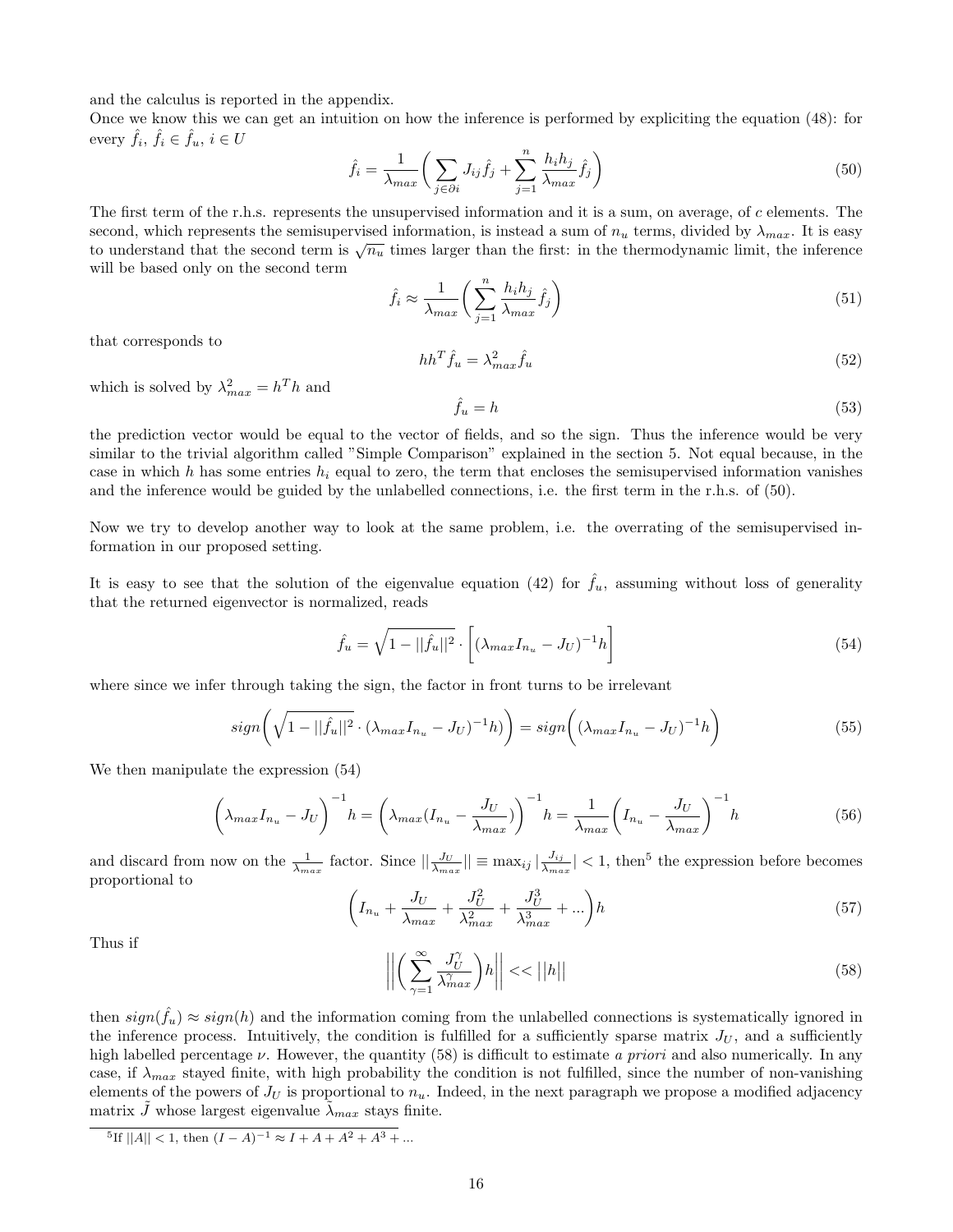#### 6.2 (Un)Intuitively rescaling the labelled-unlabelled connections

From the discussion of the orders of the terms in equation (50), it appears intuitive to rescale by a factor of order  $O(\frac{1}{\sqrt{n_u}})$  the overweighted term encoding the semisupervised information, in order to make the two terms comparable. This can be done by rescaling the vector of fields  $h$ , representing the connections between labelled and unlabelled in the way

$$
h \longrightarrow \frac{\alpha}{\sqrt{n_u}} h \tag{59}
$$

where  $\alpha \in R$  is a factor of order 1, left free for the moment. Thus the modified adjacency matrix  $\tilde{J}$  reads

$$
\tilde{J} = \begin{bmatrix} J_U & \frac{\alpha}{\sqrt{n_u}} h \\ \frac{\alpha}{\sqrt{n_u}} h & 0 \end{bmatrix}
$$
\n(60)

Through the same calculus of before, we get that now the maximum eigenvalue of  $\tilde{J}$  stays practically constant in  $n_u$ ,  $\lambda_{max} \sim O(1)$ .

The direct expression, solution of the eigenvalue equation, of the inference vector  $\tilde{f}_u$  now reads

$$
\hat{\tilde{f}}_u = \sqrt{1 - ||\hat{\tilde{f}}_u||^2} \cdot \left[ (\tilde{\lambda}_{max}(\alpha) I_{n_u} - J_U)^{-1} \frac{\alpha}{\sqrt{n_u}} h \right]
$$
\n(61)

where the dependency of the largest eigenvalue by  $\alpha$  is explicit,  $\lambda_{max}(\alpha)$ , and it is practically the only change with respect to the correspondent equation of the unmodified case (54), since the factor  $\frac{\alpha}{\sqrt{n_u}}$  is irrelevant for the

inference (same for  $\sqrt{1 - ||\hat{f}_u||^2}$ ).

Intuitively, the factor  $\alpha$  controls the balance between the two sources of information:

- $\alpha \to 0$  cancels the contribution of the semisupervised information, thus recovering the performance of unsupervised learning
- $\alpha \to +\infty$  gives infinite weight to semisupervised information, recovering the performance of the unmodified algorithm

There will exist then a finite  $\alpha^*$  for which the inference is optimally balanced.

#### 6.3 Analogies with Regularization with centered similarities

The derived expression (61) is very similar to the one that the authors of [19] derived from their proposed algorithm, which reads

$$
\hat{f}_u^{(Mai)} = (\lambda I_{n_u} - W)^{-1} h'
$$
\n(62)

that comes from the constrained maximization problem

$$
\begin{cases} \max_{f_u} f^T W f \\ \qquad \qquad \cdot \\ ||f_u||^2 = n_u e^2 \end{cases} \tag{63}
$$

where the only differences are that W is the centered adjacency matrix<sup>6</sup>,  $h' = W_{ul} \sigma_l^*$  so as before but using the labelled-unlabelled connections of the centered adjacency matrix, and  $\lambda(e)$  is a specific function of the parameter e, left free. They proposed the maximization above after having identified that the standard semisupervised Laplacian's effective learning from unlabelled data was negligible, at least for high-dimensional gaussian generated data, in order to try to fix this problem. Through a rigorous theoretical analysis, in [19] is claimed that

- $e \rightarrow 0$  recovers the starting unmodified algorithm, in this case Laplacian regularization
- $e \rightarrow +\infty$  recovers the performance of unsupervised classification

<sup>&</sup>lt;sup>6</sup>The original adjacency matrix J is centered through the projection matrix P as  $W = PJP$ , where  $P = (I_n - \frac{1}{n}I_nI_n^T)$ . Our matrix J, instead, is centered by construction.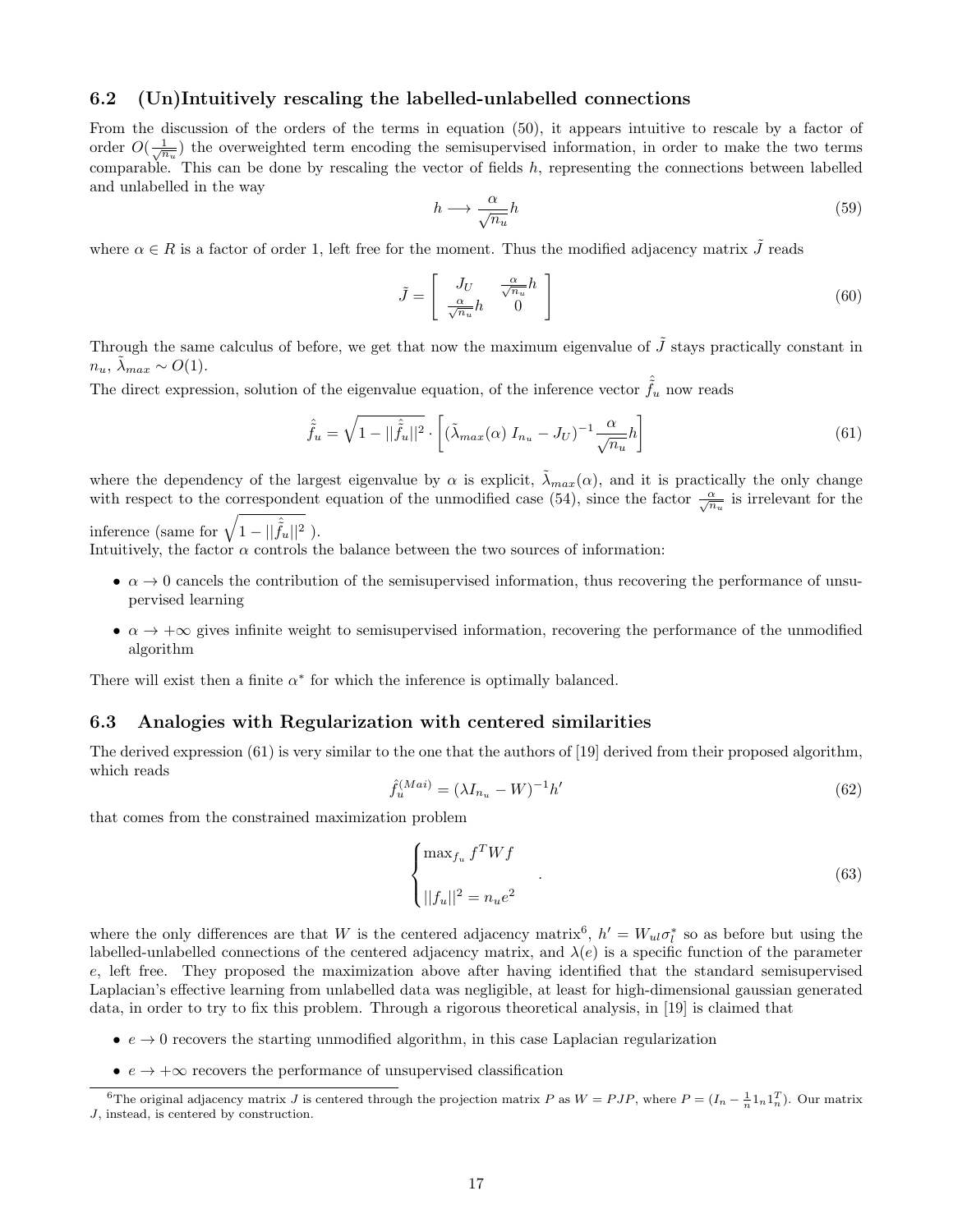$\bullet$  there always exist a  $e^*$ , between the two extremes, that leads to a performance gain over Laplacian regularization

Last, note that the function to maximize reads

$$
f^T W f = \sum_{i,j=1}^n w_{ij} f_i f_j \equiv Q(f) \tag{64}
$$

So, the approximation in [19] resides in the choice of a somewhat arbitrary cost function to minimize, i.e.  $Q(f)$ . The inference is regularized by an "estensivity" condition on the norm of the predicted unlabelled vector and controlled by the hypermarameter e.

In our proposed algorithm, we start by an exactly derived posterior distribution and arrive through an approximation to identify a cost function to minimize very similar to (64), for a different generative model. The approximation resides in passing from this true posterior to the configuration with Finite Couplings (25), whose marginal for the unlabelled (26) is slightly different from (19).

Then we use the adjacency matrix to predict the average magnetization of each spin in the Ising model, which we have seen (appendix B.3) that it can be interpreted also as an unconstrained ground state search. To improve this approximation, after noticing that the inference is unbalanced, we modify the adjacency matrix by scaling the labelled-unlabelled connection of a factor  $\alpha/\sqrt{n_u}$ . This, with  $\alpha$  appropriately set, forces the algorithm to learn also from the unlabelled connections, exactly like the constraint on the norm of  $\hat{f}_u$  does in (63). Indeed,  $\alpha$  plays the same (inverse) role of  $e$  in the method of [19].

Even though we lack of a rigorous mathematical analysis like the one of [19], the cost function that we proposed comes from a somewhat clear derivation. Exploiting this fact, we try to push further and devise a procedure for setting  $\alpha$ , at least for some problems, while the correspondent value e in [19] was left as a hyperparameter.

#### 6.4 Estimating the optimal  $\alpha$  for easy problems

The exact procedure, once we know the true posterior, would consist in calculating the marginal probability of each node i to be in each class and then take as inferred class the one correspondent to the highest probability. This is of course impossible to obtain in polynomial time, since in order to get the marginals one would have to calculate the probability of each possible configuration: the number of possible configurations scales exponentially with the number of nodes *n*. Thus there exist algorithms that looks for approximate solutions. One consists in approximating the partition function sum with its highest term, corresponding to the ground state of the Hamiltonian in the posterior distribution. This is still an NP-complete problem and it is justified if the entropy does not play a significant role, i.e. when the temperature of the derived Ising model is low  $(\beta_N)$  high, easy problems), and the partition function sum is dominated by its highest term.

In our derivation, however, we performed another approximation: we passed from the exact posterior (19) to the Finite Couplings configuration, which has marginals slightly different from (19), as  $2 \cosh(\beta_N \sum_{i \in U} h_i \sigma_i) \neq$  $e^{\beta_N \sum_{i\in U} h_i \sigma_i}$ . Once again, for high  $\beta_N$  one of the two terms of the hyperbolic cosine is negligible with respect to the other, at least for the configurations whose probability really contributes (the one with spins at least partially aligned with the fields). Indeed, the ground state (correspondent to  $\beta \to \infty$ ) of (25) to (19) for  $\sigma_u$  are the same. These considerations motivate us to claim that taking as inference the ground state of the Hamiltonian of the Finite Coupling configuration is a valid approximation for the inference, at least for large  $\beta_N$  (easy problems). Thus, we set  $\alpha$  to be the one whose related inference maximizes the value of the opposite Hamiltonian of (25).

In other words, we

- Choose an initial  $\alpha$  to start
- Perform the adjacency matrix inference with fields rescaled of  $\frac{\alpha}{\sqrt{n_u}}$ , obtaining a prediction vector  $\hat{\mathbf{f}}$  =  $(\hat{f}_u(\alpha), \hat{f}_+(\alpha))$
- Take as inference the sign of this vector, i.e.  $\hat{\sigma}_u(\alpha) = sign(\hat{f}_u(\alpha))$  and  $\hat{\sigma}_+(\alpha) = sign(\hat{f}_+(\alpha))$
- Calculate the value of the opposite Hamiltonian at that configuration,  $-H(\hat{\sigma}_u(\alpha), \hat{\sigma}_+(\alpha))$
- Repeat for different  $\alpha$  and choose the one for which  $-H(\hat{\sigma}_u(\alpha), \hat{\sigma}_+(\alpha))$  is maximal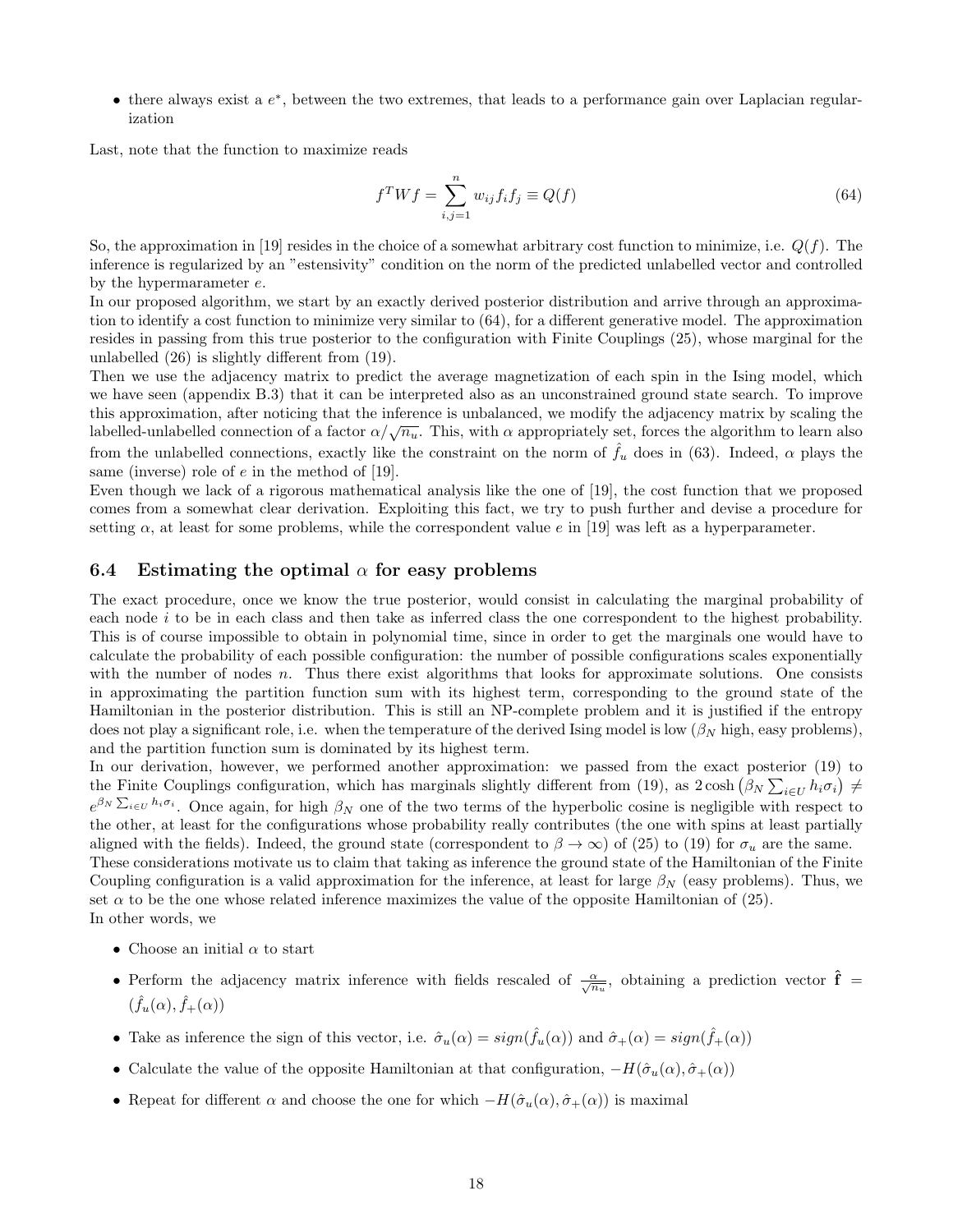A good point is that we do not really know when this approximation is valid. Indicatively, from simulations with two equal classes and low percentage of labelled nodes  $\nu$ , we observe that the approximation is consistent approximately after the unsupervised detectability threshold, i.e. for c and p such that  $c(2p-1)^2 \approx 1$ , so once we know c for  $p > \frac{1}{2}(1 + \frac{1}{\sqrt{c}})$ .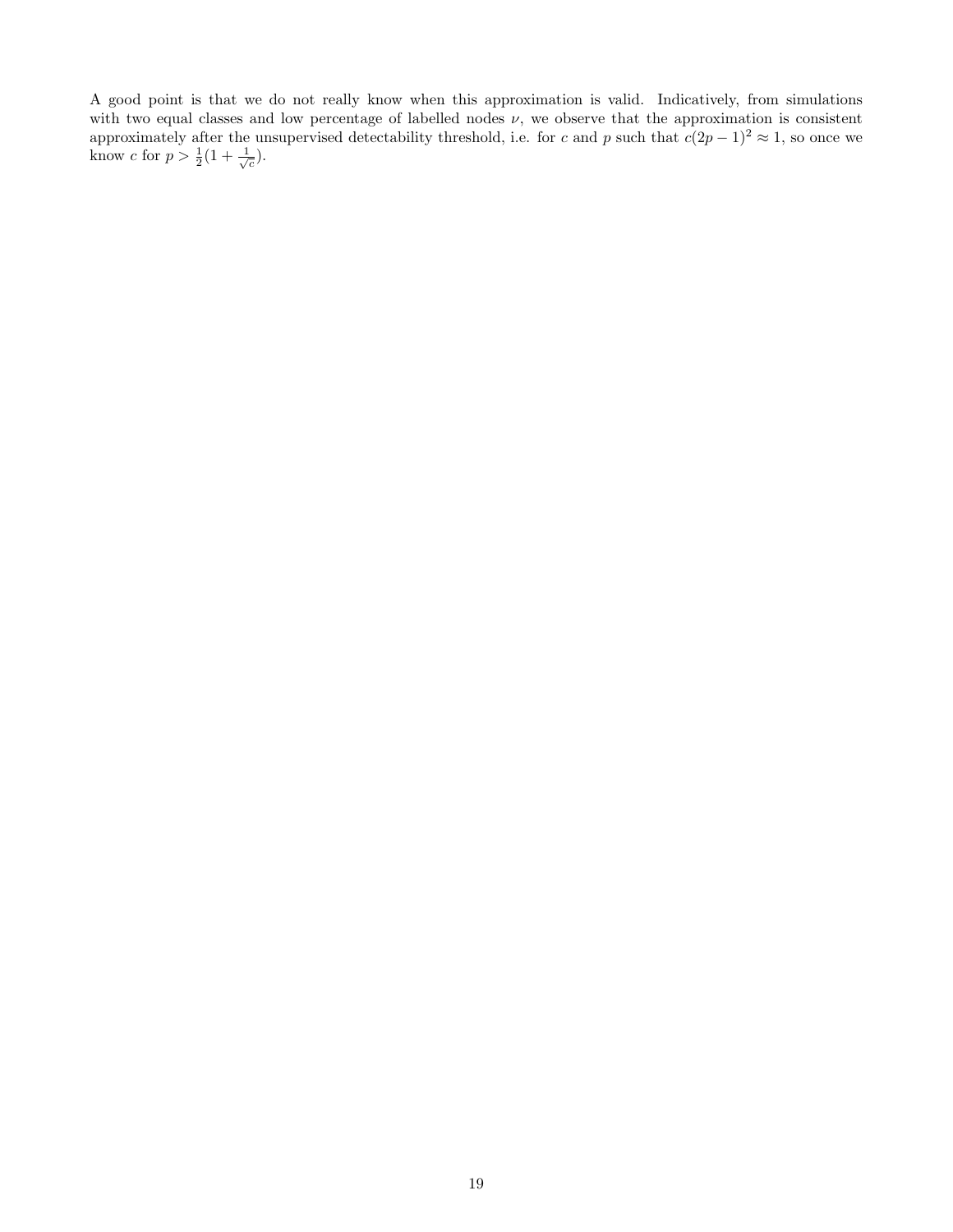# 7 Proposed algorithms and Simulations

From the considerations of the previous paragraphs, the following algorithms are proposed:

Algorithm 1: Semisupervised CBM with Naive Mean Field (2 classes)

**Input:** An undirected graph  $G = (V, E)$  with couplings  $(J_{ij})_{ij \in E} = \pm 1$ , a set of labelled nodes  $L \subset V$  with label vector  $\sigma_l^* \in R^{|L|}$ 

**Output:** Classification vector of unlabelled data,  $\hat{\sigma}_u \in R^{|U|}$ ,  $U = V \setminus L$ 

- 1. Compute the entries of the field vector  $h$  as  $(23)$
- 2. Estimate the coupling reliability p through (15), if not known a priori, then the optimal temperature  $\beta_N$ through (16)
- 3. Iterate the constructed mean field equation (30), where  $\beta = \beta_N$  and J is the adjacency matrix restricted to unlabelled-unlabelled connections, called  $J_U$  in (42), until convergence to a fixed point  $\hat{m} \in R^{|U|}$
- 4. Build the classification vector  $\hat{\sigma}_u = sign(\hat{m})$

Algorithm 2: Semisupervised CBM with adjacency matrix (2 classes)

**Input:** An undirected graph  $G = (V, E)$  with couplings  $(J_{ij})_{ij \in E} = \pm 1$ , a set of labelled nodes  $L \subset V$  with label vector  $\sigma_l^* \in R^{|L|}$ 

**Output**: Classification vector of unlabelled data,  $\hat{\sigma}_u^* \in R^{|U|}$ ,  $U = V \setminus L$ 

- 1. Compute the entries of the field vector  $h$  as in (23)
- 2. Define the adjacency matrix J as in (37). Compute the eigenvector  $\mathbf{\hat{f}} = (\hat{f}_u, \hat{f}_+)$  associated to the largest eigenvalue of J
- 3. Build the classification vector  $\hat{\sigma}_u^* = sign(\hat{f}_u(\alpha^*))$

Algorithm 3: Semisupervised CBM with adjusted adjacency matrix (2 classes) for easy problems (sufficiently large c and  $p$ , see section 6.4)

**Input:** An undirected graph  $G = (V, E)$  with couplings  $(J_{ij})_{ij \in E} = \pm 1$ , a set of labelled nodes  $L \subset V$  with label vector  $\sigma_l^* \in R^{|L|}$ 

**Output**: Classification vector of unlabelled data,  $\hat{\sigma}_u^* \in R^{|U|}$ ,  $U = V \setminus L$ 

- 1. Compute the entries of the field vector  $h$  as in  $(23)$
- 2. Define the Hamiltonian of the configuration with Finite Couplings as  $H(\sigma_u, \sigma_+) = \sum_{i,j} J_{ij} \sigma_i \sigma_j + \sum_i h_i \sigma_i \sigma_+$
- 3. Consider the adjusted adjacency matrix for a general  $\alpha$ ,  $\tilde{J}(\alpha)$  as in (60)
- 4. Choose a set of possible factors  $\alpha$  and repeat the procedure described in section 6.4 using the Hamiltonian above, in order to calculate the best factor  $\alpha^*$
- 5. Build the classification vector as  $\hat{\sigma}_u^* = sign(\hat{f}_u(\alpha^*))$

#### 7.1 Simulations

The algorithm used in simulations are the three above plus the Unsupervised Adjacency Matrix (that operates like the unmodified adjacency matrix but simply neglecting the semisupervised information, so correspondent to set  $\alpha = 0$ ) and the one with adjusted matrix but setting the optimal  $\alpha^*$  by optimizing the correspondent scores<sup>7</sup>.

Figure 2 shows the defeat of the semisupervised unmodified adjacency matrix (Algorithm 2): for some p, the performance of semisupervised adjacency matrix is poorer than unsupervised adjacency matrix on the same data! In other terms, the inference is strongly biased towards the semisupervised information, as discussed in section

 $\tau$ Fixing  $\alpha^*$  using the feedback of the performance, which is an unrealistic case: if I already know the planted assignment why should I infer it? Indeed, such algorithm is used just to investigate the reliability of Algorithm 3.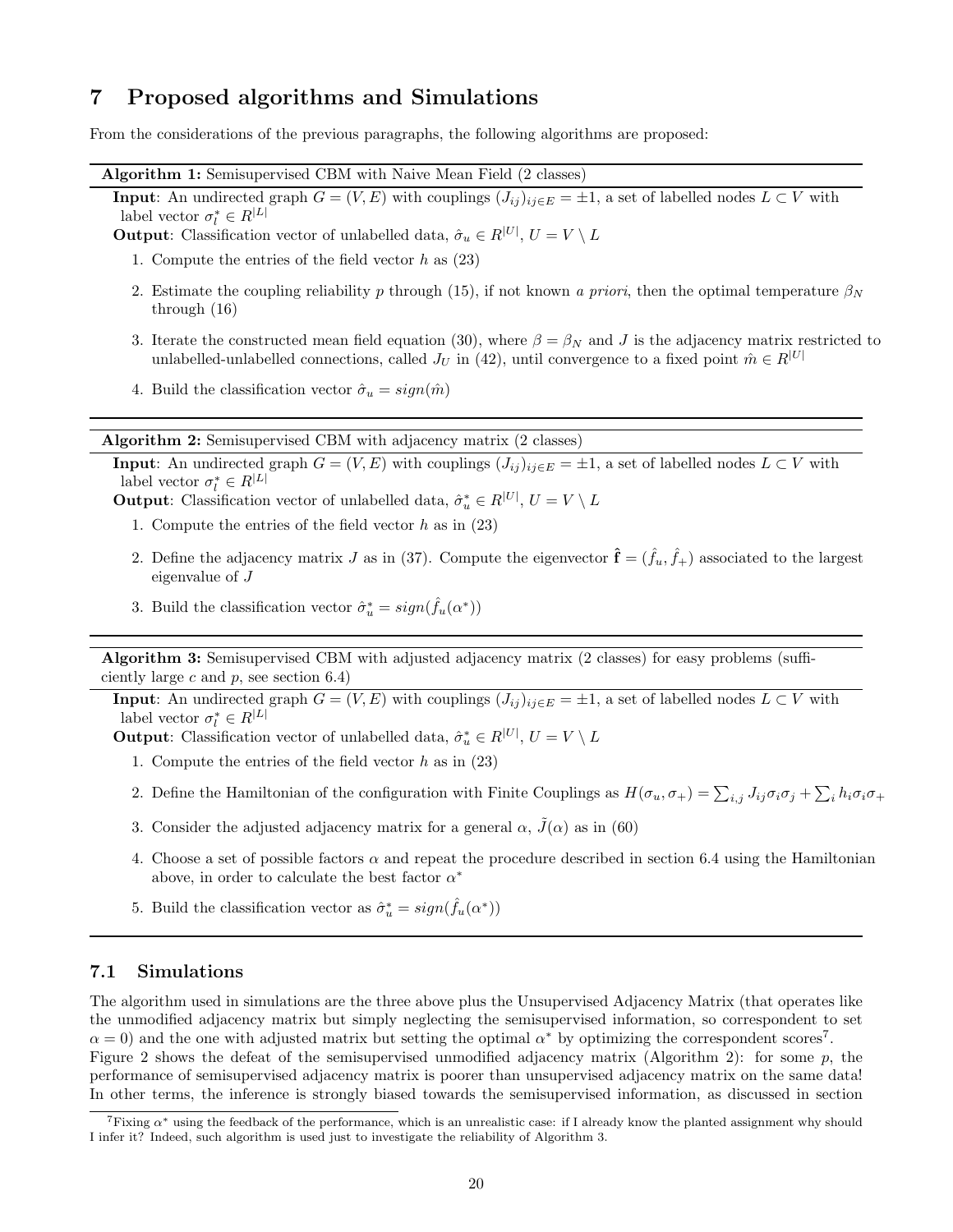

Figure 2: Performances of unsupervised and semisupervised inference with unmodified adjacency **matrix (Algorithm 2).** Performances (the score as in (13)) of the unsupervised ( $\nu = 0$ ) and semisupervised unmodified algorithm for a labelled percentage  $\nu = 0.1$  (10% labelled), as a function of the easyness of the problem p. Other parameters:  $n = n_u + n_l = 10000$ ,  $c = 10$ , planted assignment of equally sized classes. Performances are averaged over 30 trials.

6.1, which gives a manifestly suboptimal performance for easy problems. However, the community detection with semisupervised adjacency, as predicted, does not show any threshold, contrairly to its unsupervised analogous.

Figure 3 shows how this problem can be solved adjusting the adjacency matrix by rescaling fields, whose performance for optimal  $\alpha^*$  is always beyond the ones of Unsupervised and unmodified Semisupervised, as discussed in sections 6.2 and 6.3.

Figure 4, instead, shows how reliable is setting  $\alpha^*$  through the Hamiltonian minimization, i.e. applying Algorithm 3. It is evident, indeed, that for difficult problem (small p) the approximations mentioned in section 6.4 are not valid and the algorithm does not perform well. For easy problems, instead, the  $\alpha$  predicted by the procedure of section 6.4 seems to be approximately the optimal one. In the graph is showed how an estimated threshold for this two regimes can be given by the unsupervised detectability threshold, although this remains an heuristic deduction.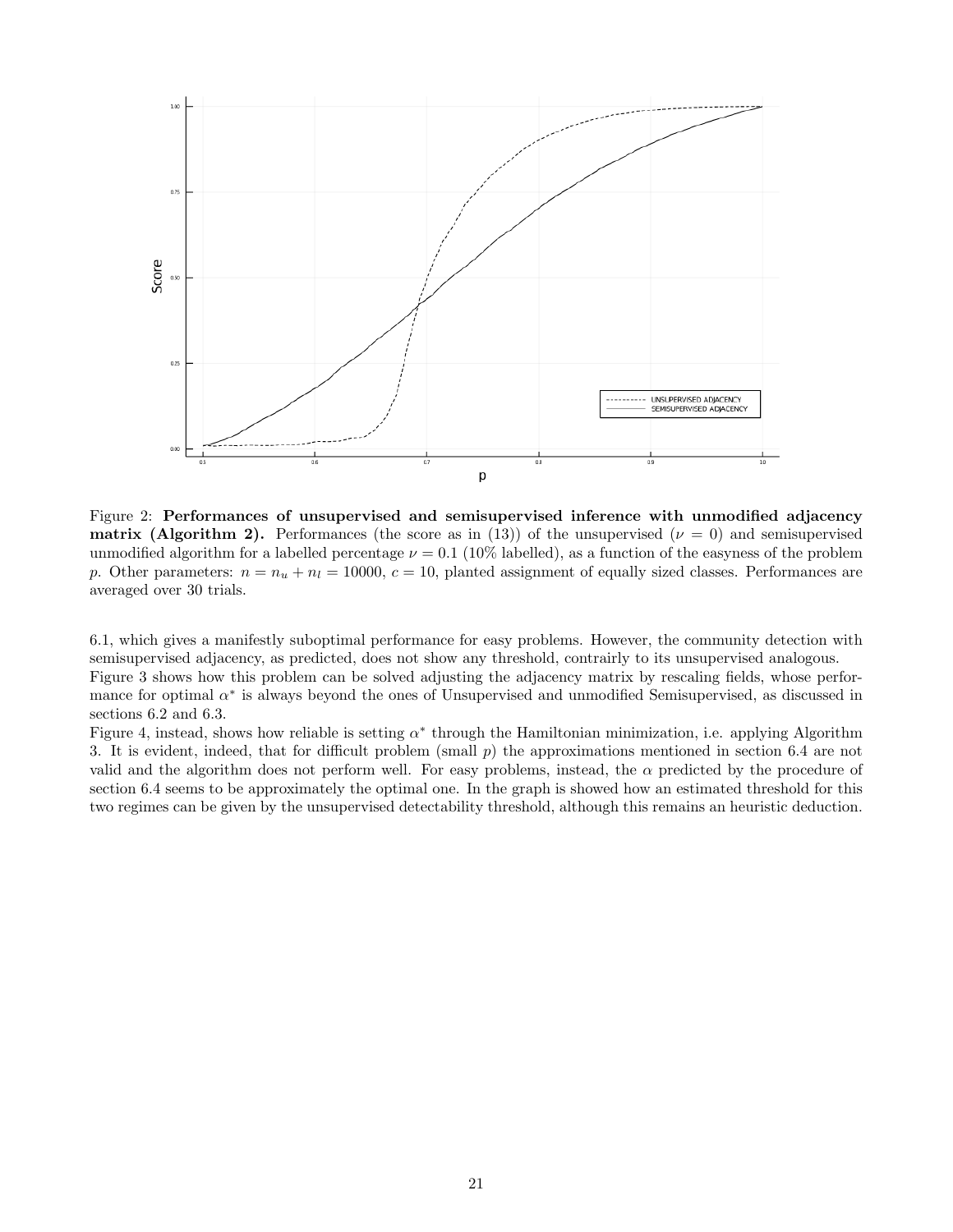

Figure 3: Performances of modified adjacency matrix with best possible parameter  $\alpha$ , compared with unsupervised and semisupervised inference with unmodified adjacency matrix (Algorithm 2). The graph is the same as fig. 2, and so are the parameters. Here the only addition is the performance of the adjusted adjacency matrix algorithm, with parameter  $\alpha$  artificially fixed in order to maximize the score. Remarkably, the performance of such algorithm stays always above the one of both unsupervised and unmodified semisupervised.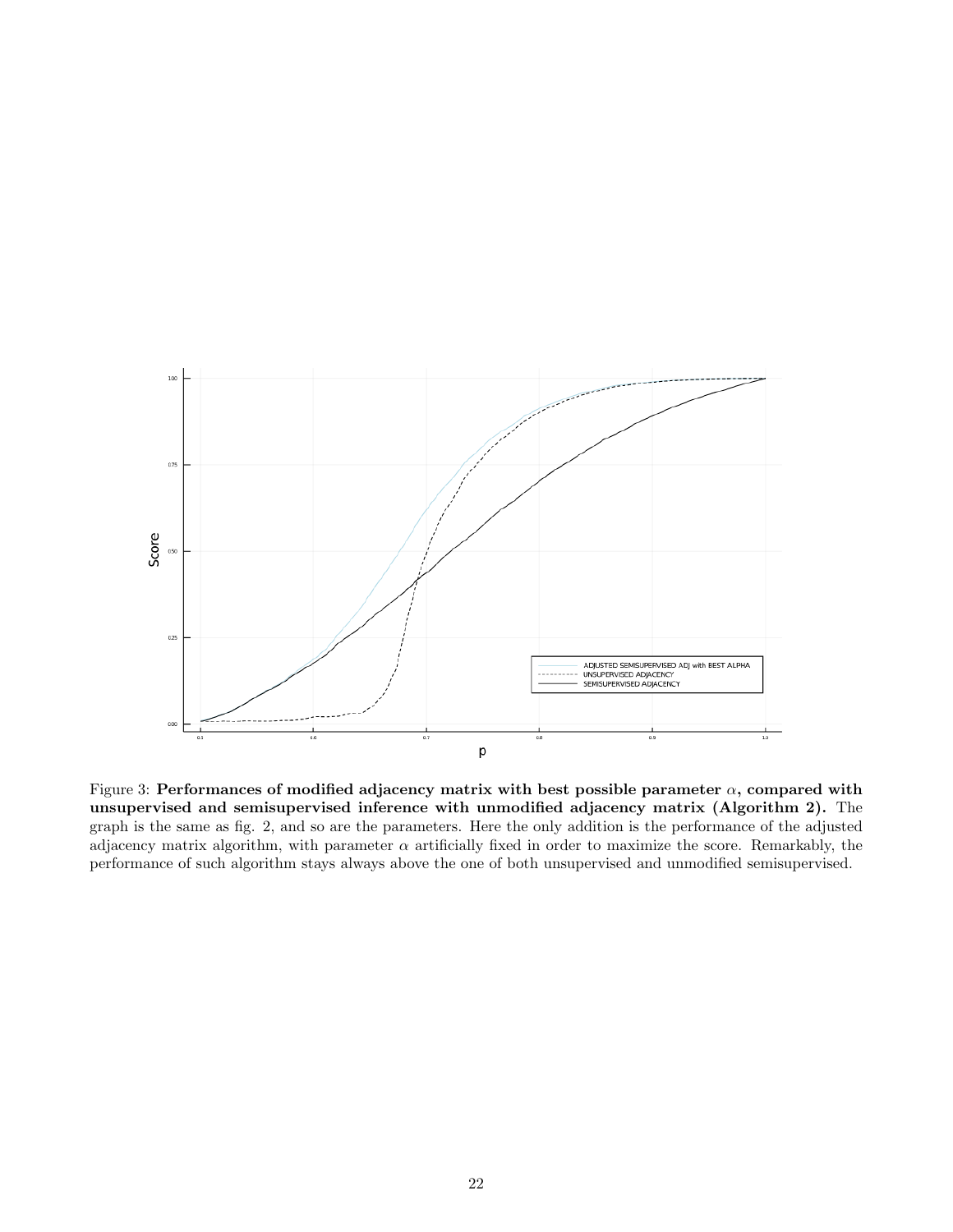

Figure 4: Comparing the performance of the adjusted adjacency matrix with  $\alpha$  set through the ground state with best possible alpha and with unmodified adjacency matrix. Three cases, correspondent to three different average connectivities  $c$ , are reported. Different colors correspond to different average connectivities (levels of sparsity) c. For each color, the different lines represent the performances (the score as in  $(13)$ ) of different algorithms as function of the easyness of the problem p. The *dense line* represents the adjusted adjacency matrix algorithm with  $\alpha$  set in order to produce the best performance, the *light dotted line* represents the unmodified semisupervised adjacency matrix algorithm, i.e. Algorithm 2. The *dashed line* represents the adjusted adjacency matrix algorithm with  $\alpha$  set as to maximize the ground state of the correspondent Hamiltonian, i.e. Algorithm 3. For each color (i.e. each c), the dots on the Score=0 axis represent the correspondent unsupervised detectability thresholds. They give a rough estimation on when the Algorithm 3 starts to have good performances. Other parameters:  $n = n_u + n_l = 5000, 5\%$  labelled ( $\nu = 0.05$ ), planted assignment of equally sized classes. Performances are averaged over 30 trials.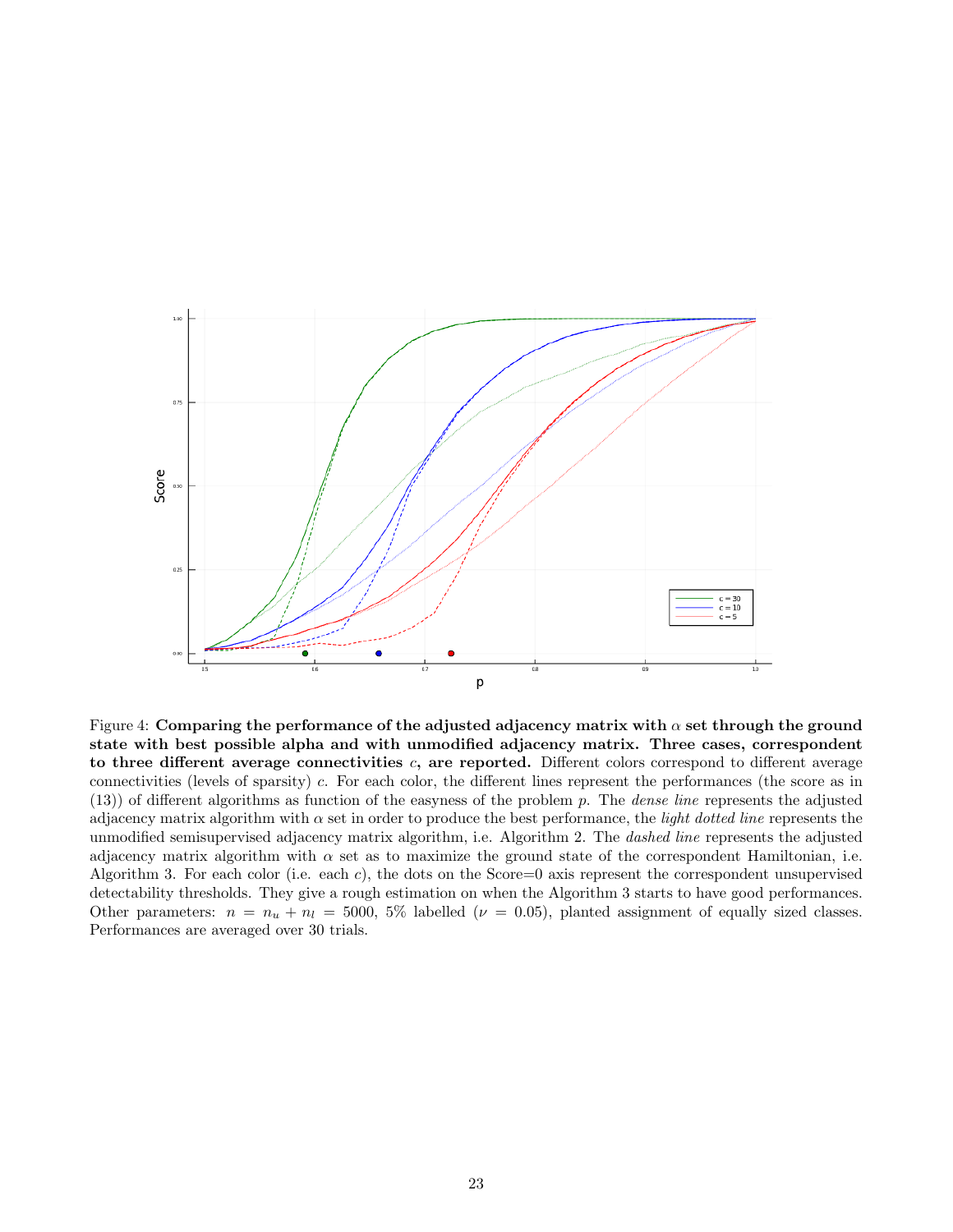# 8 Conclusions

From the results, overall of sections 4 and 6, we can derive the following conclusions and perspectives:

- The semisupervised CBM, as long as  $c \geq 1$  and  $\nu > 0$ , has no detectability threshold.
- The configuration of Finite Couplings (25) does not come exactly from the Bayes derivation, but it is an approximation of the correspondent Ising model, whose limits of validity are pretty unclear. However, their ground state are equivalent and thus the adjacency matrix gives still good results.
- The use of a centered similarity matrix avoids that the Min-Cut problem is solved by cutting the minimum number of edges, i.e. assigning most of the nodes to the same class. In other terms, this is the same problem noticed by Mai in [20] and solved indeed by proposing the centered adjacency matrix. Our generative model, the CBM, produces naturally a matrix with positive and negative weights, thus this problem does not hold and we developed indeed a very similar algorithm as [19].
- What we did is basically to perform a classification only with labelled-unlabelled connections (a sort of easy supervised classification), then we encoded this information on unlabelled under the form of a prior, for each unlabelled node. Such prior is represented in the graph as a positive or negative connection of the unlabelled with one added node, representing the labelled. In the algorithm used for the inference on such graph, the inference might be consistently unbalanced towards one of the two kinds of information, as we showed in the case of the adjacency matrix. The weight (or in other terms, the reliability) of the prior is controlled by the introduction of a further parameter  $\alpha$ . How to choose this  $\alpha$  is still an open problem, but it seems reasonable (and consistent with simulations, at least for easy problems) to choose the one whose correspondent prediction vector minimizes the hamiltonian of the the Finite Couplings configuration. This is a general structure that can be repeated in more realistic problems, when the couplings are not binary random variables but general similarity measures.
- Although already the adjacency matrix gives good performances, the natural extension of this work is to apply to the derived semisupervised configurations the recently proposed Bethe-Hessian (Non-Backtracking) algorithms. We can ask if Bethe-Hessian, that comes from a more fine approximation and that considers also temperature, may work better than the adjacency matrix for difficult problems also in this semisupervised setting. The answer seems to be positive.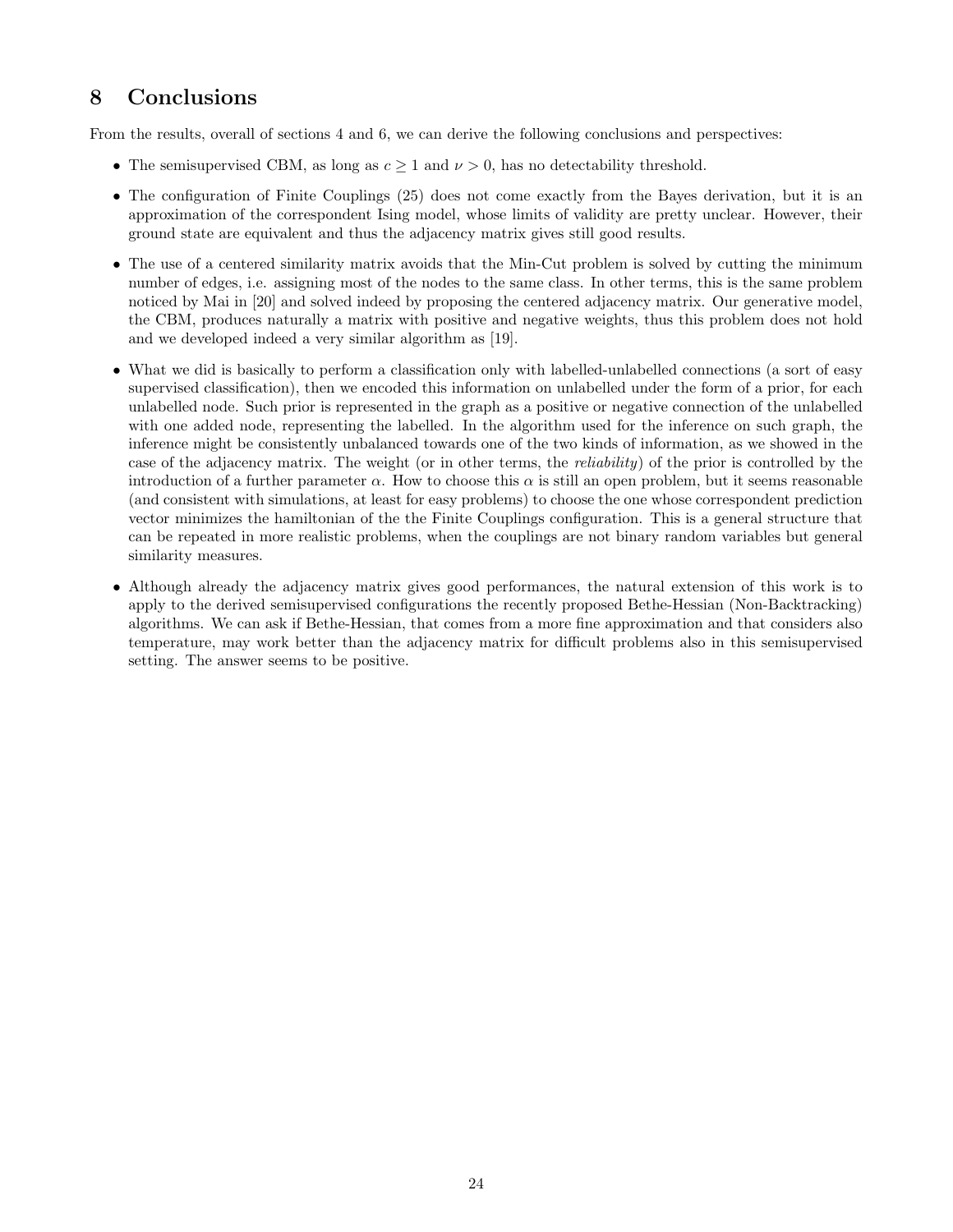# References

- [1] Mikhail Belkin, Irina Matveeva, and Partha Niyogi. "Regularization and semi-supervised learning on large graphs". In: International Conference on Computational Learning Theory. Springer. 2004, pp. 624–638.
- [2] Shai Ben-David, Tyler Lu, and Dávid Pál. "Does Unlabeled Data Provably Help? Worst-case Analysis of the Sample Complexity of Semi-Supervised Learning." In: COLT. 2008, pp. 33–44.
- [3] Avrim Blum et al. "Semi-supervised learning using randomized mincuts". In: Proceedings of the twenty-first international conference on Machine learning. 2004, p. 13.
- [4] Fabio Gagliardi Cozman, Ira Cohen, Marcelo Cesar Cirelo, et al. "Semi-supervised learning of mixture models". In: ICML. Vol. 4. 2003, p. 24.
- [5] Lorenzo Dall'Amico, Romain Couillet, and Nicolas Tremblay. "A unified framework for spectral clustering in sparse graphs". In: *arXiv preprint arXiv:2003.09198* (2020).
- [6] Lorenzo Dall'Amico, Romain Couillet, and Nicolas Tremblay. "Nishimori meets Bethe: a spectral method for node classification in sparse weighted graphs". In: arXiv preprint arXiv:2103.03561 (2021).
- [7] Lorenzo Dall'Amico, Romain Couillet, and Nicolas Tremblay. "Revisiting the bethe-hessian: improved community detection in sparse heterogeneous graphs". In:  $arXiv$  preprint  $arXiv:1901.09715$  (2019).
- [8] Aurelien Decelle et al. "Asymptotic analysis of the stochastic block model for modular networks and its algorithmic applications". In: Physical Review E 84.6 (2011), p. 066106.
- [9] Eric Eaton and Rachael Mansbach. "A spin-glass model for semi-supervised community detection". In: Proceedings of the AAAI Conference on Artificial Intelligence. Vol. 26. 1. 2012.
- [10] David Elworthy. "Does Baum-Welch re-estimation help taggers?" In: arXiv preprint cmp-lg/9410012 (1994).
- [11] Santo Fortunato. "Community detection in graphs". In: Physics reports 486.3-5 (2010), pp. 75–174.
- [12] Aram Galstyan, Greg Ver Steeg, and Armen E Allahverdyan. "Statistical Mechanics of Semi–Supervised Clustering in Sparse Graphs". In: arXiv preprint arXiv:1101.4227 (2011).
- [13] Gad Getz, Noam Shental, and Eytan Domany. "Semi-Supervised Learning–A Statistical Physics Approach". In:  $arXiv$  preprint  $cs/0604011$  (2006).
- [14] Bryan R Gibson, Timothy T Rogers, and Xiaojin Zhu. "Human semi-supervised learning". In: Topics in cognitive science 5.1 (2013), pp. 132–172.
- [15] Simon Heimlicher, Marc Lelarge, and Laurent Massoulié. "Community detection in the labelled stochastic block model". In: arXiv preprint arXiv:1209.2910 (2012).
- [16] Tony Jebara, Jun Wang, and Shih-Fu Chang. "Graph construction and b-matching for semi-supervised learning". In: Proceedings of the 26th annual international conference on machine learning. 2009, pp. 441–448.
- [17] Rob Kitchin. The data revolution: Big data, open data, data infrastructures and their consequences. Sage, 2014.
- [18] Florent Krzakala et al. "Spectral redemption in clustering sparse networks". In: Proceedings of the National Academy of Sciences 110.52 (2013), pp. 20935–20940.
- [19] Xiaoyi Mai and Romain Couillet. "Consistent Semi-Supervised Graph Regularization for High Dimensional Data". In: Journal of Machine Learning Research 22.94 (2021), pp. 1–48.
- [20] Xiaoyi Mai and Romain Couillet. "Revisiting and improving semi-supervised learning: a large dimensional approach". In: ICASSP 2019-2019 IEEE International Conference on Acoustics, Speech and Signal Processing (ICASSP). IEEE. 2019, pp. 3547–3551.
- [21] Russell Merris. "Laplacian matrices of graphs: a survey". In: Linear algebra and its applications 197 (1994), pp. 143–176.
- [22] Cristopher Moore. "The computer science and physics of community detection: Landscapes, phase transitions, and hardness". In:  $arXiv$  preprint  $arXiv:1702.00467$  (2017).
- [23] Alaa Saade. "Spectral inference methods on sparse graphs: theory and applications". In: arXiv preprint arXiv:1610.04337 (2016).
- [24] Alaa Saade, Florent Krzakala, and Lenka Zdeborová. "Spectral clustering of graphs with the bethe hessian". In: arXiv preprint arXiv:1406.1880 (2014).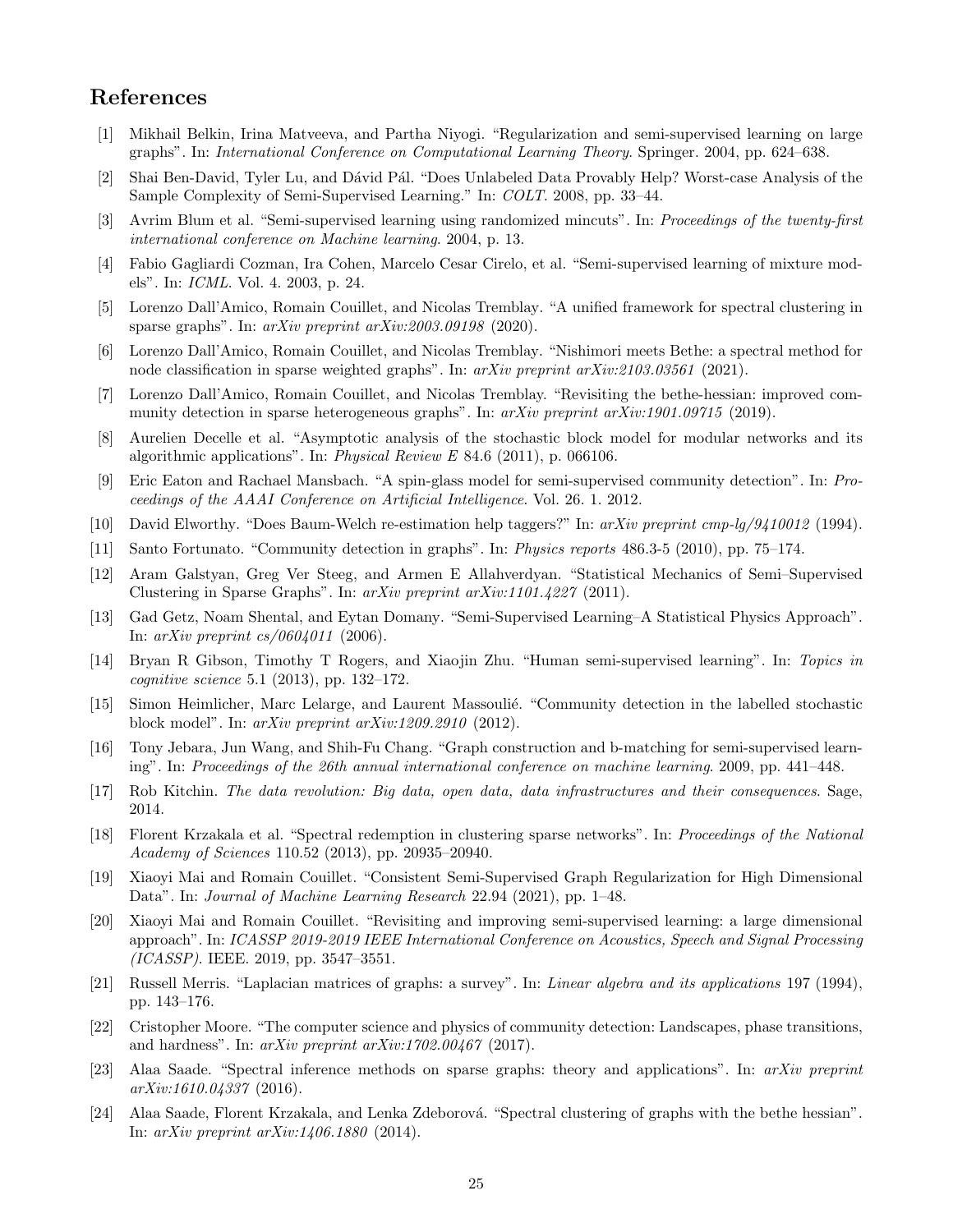- [25] Alaa Saade et al. "Fast randomized semi-supervised clustering". In: Journal of Physics: Conference Series. Vol. 1036. 1. IOP Publishing. 2018, p. 012015.
- [26] Alaa Saade et al. "Spectral detection in the censored block model". In: 2015 IEEE International Symposium on Information Theory (ISIT). IEEE. 2015, pp. 1184–1188.
- [27] Celso Andr´e R de Sousa, Solange O Rezende, and Gustavo EAPA Batista. "Influence of graph construction on semi-supervised learning". In: Joint European Conference on Machine Learning and Knowledge Discovery in Databases. Springer. 2013, pp. 160–175.
- [28] Jesper E Van Engelen and Holger H Hoos. "A survey on semi-supervised learning". In: Machine Learning 109.2 (2020), pp. 373–440.
- [29] L Viana and Allan J Bray. "Phase diagrams for dilute spin glasses". In: Journal of Physics C: Solid State Physics 18.15 (1985), p. 3037.
- [30] Fei Wang et al. "Semi-supervised mean fields". In: Artificial Intelligence and Statistics. PMLR. 2007, pp. 596– 603.
- [31] Lenka Zdeborová and Florent Krzakala. "Statistical physics of inference: Thresholds and algorithms". In: Advances in Physics 65.5 (2016), pp. 453–552.
- [32] Pan Zhang. "Robust spectral detection of global structures in the data by learning a regularization". In: Advances in Neural Information Processing Systems 29 (2016), pp. 541–549.
- [33] Pan Zhang, Cristopher Moore, and Lenka Zdeborová. "Phase transitions in semisupervised clustering of sparse networks". In: Physical Review E 90.5 (2014), p. 052802.
- [34] Lei Zhu et al. "A Brief Review of Spin-Glass Applications in Unsupervised and Semi-supervised Learning". In: International Conference on Neural Information Processing. Springer. 2016, pp. 579–586.
- [35] Xiaojin Zhu and Andrew B Goldberg. "Introduction to semi-supervised learning". In: Synthesis lectures on artificial intelligence and machine learning 3.1 (2009), pp. 1–130.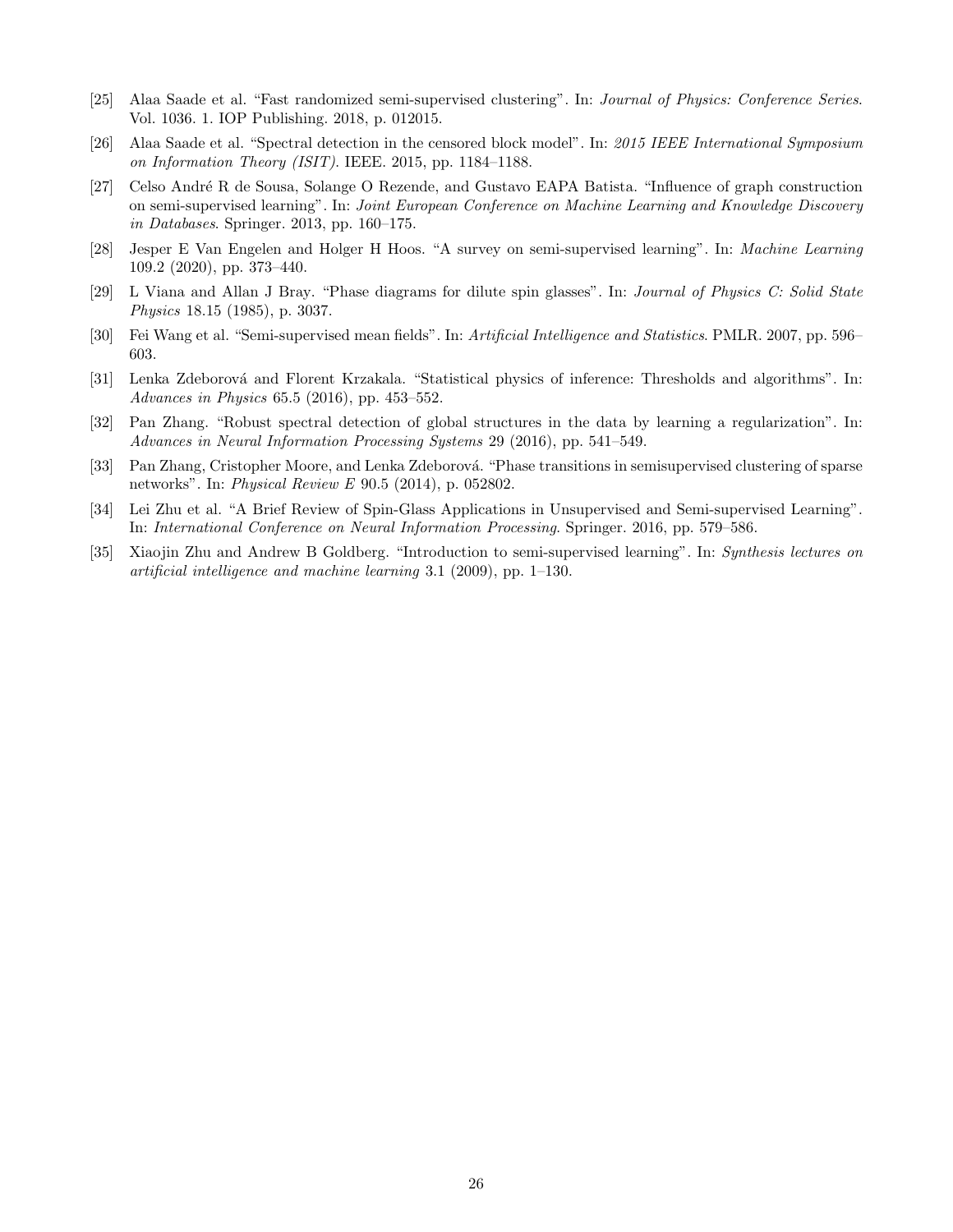# A Where does the Censored Block Model come from?

In this section we give a context to the synthetic generative model used in the dissertation, the Censored Block Model. We show how it can be intended as a specific case of the Labelled Stochastic Block Model, which is in turn a generalization of the Stochastic Block Model.

#### A.1 The Stochastic Block Model

One of the most used generative model for community detection is the Stochastic Block Model (SBM) [5], which basically consists in an Erd˝os–R´enyi random graph in which the probability of drawing an edge between two vertices is not uniform, but depends on latent variables carried by the vertices (i.e. their classes). Roughly speaking, for an assortative graph the probability  $p_{\sigma,\sigma'}$  of drawing an edge between the vertices  $\sigma,\sigma'$  is higher if they belong to the same class ( $\sigma = \sigma'$ ) than to different classes. This disomogeneity, that reflects the class structure, allows an algorithm to infer the latent variables of the nodes, i.e. estimate their true class and perform a classification task. Recently, it has been proved that detection for the SBM is feasible only in a certain regime [8]: setting  $p_{\sigma,\sigma'} = \frac{c_{\sigma,\sigma'}}{n}$ , where  $n$  is the number of vertices, for the case of equally sized communities we have that

$$
c_{\sigma,\sigma'} = c_{in} 1(\sigma = \sigma') + c_{out} 1(\sigma \neq \sigma')
$$
\n(65)

where  $c_{in}$  is the average connectivity for a node with vertices of the same class,  $c_{out}$  as the average connectivity with vertices of different classes. The average connectivity of the whole graph,  $c$  is then

$$
c = \frac{c_{in} + (q-1)c_{out}}{q}
$$
\n
$$
(66)
$$

where q is the number of classes. The conjecture of impossibility of detection claims that a polynomial algorithm can detect the hidden communities on a SBM graph better than random guess, for  $n \to \infty$  and equal sized binary classes if and only if

$$
|c_{in} - c_{out}| > q\sqrt{c}
$$

Standard spectral algorithms, such as Laplacian or adjacency matrices, are well adapted for dense graphs (large connectivities) but for a series of reasons, some mentioned in this text, their performance becomes poor or even null close to the detectability threshold, characterizing inference in sparse graphs. It is important to study this regime since real-life graphs are usually sparse [11]. Recent progresses in detecting communities down to the threshold have been made through the introduction of the non-backtracking matrix [18] and Bethe-Hessian [24], which ensure a detection as soon as it is theoretically feasible.

#### A.2 The Labelled Stochastic Block Model

The Labelled Stochastic Block Model (LSBM) is a generalization of the Stochastic Block Model in the sense that the information carried by the edges is not anymore capture only by their presence/absence, but also by the weight (label) attached to each edge. Note that the label is intended as weight, although in the text we call "label" the latent variables specifying the class assignment of a node, not to the edges. As for the presence/absence of an edge, the probability of having the label  $l$  on an edge reflects the latent class assigment and is given by

$$
p_{\sigma,\sigma'}(l) = p_{in}(l)1(\sigma = \sigma') + p_{out}(l)1(\sigma \neq \sigma')
$$
\n(67)

In [15] it is conjectured that in symmetric LSBM with equal classes size, for two classes  $q = 2$ , detection is possible if and only if

$$
\frac{1}{2} \sum_{l} \frac{(c_{in} p_{in}(l) - c_{out} p_{out}(l))^2}{c_{in} p_{in}(l) + c_{out} p_{out}(l)} > 1
$$
\n(68)

Note that for  $p_{in}(l) = p_{out}(l) = p_{in}(l')$  for whatever "labels" (weights) *l*,*l'*, we recover the Stochastic Block Model.

#### A.3 The Censored Block Model as a specific case of LSBM

The Censored Block Model is a specific case of the LSBM [23] in which the connectivity does not reflect the latent assignment anymore, exclusively encoded by the labels (weights) attached to the edges. Specifically,  $c_{in} = c_{out} = c$ , the labels (weights) can be  $l = \pm 1$  and  $p_{in}(+1) = p_{out}(-1) = p$ , for some  $p \in [0.5, 1]$  and the other two probabilities as consequence of normalization  $p_{out}(+1) = p_{in}(-1) = 1 - p$ . Substituting these specific values in the equation of the threshold  $(68)$ , we note that for sufficiently small p and c the inequality is not satisfied and detection becomes impossible, showing the presence of a phase transition.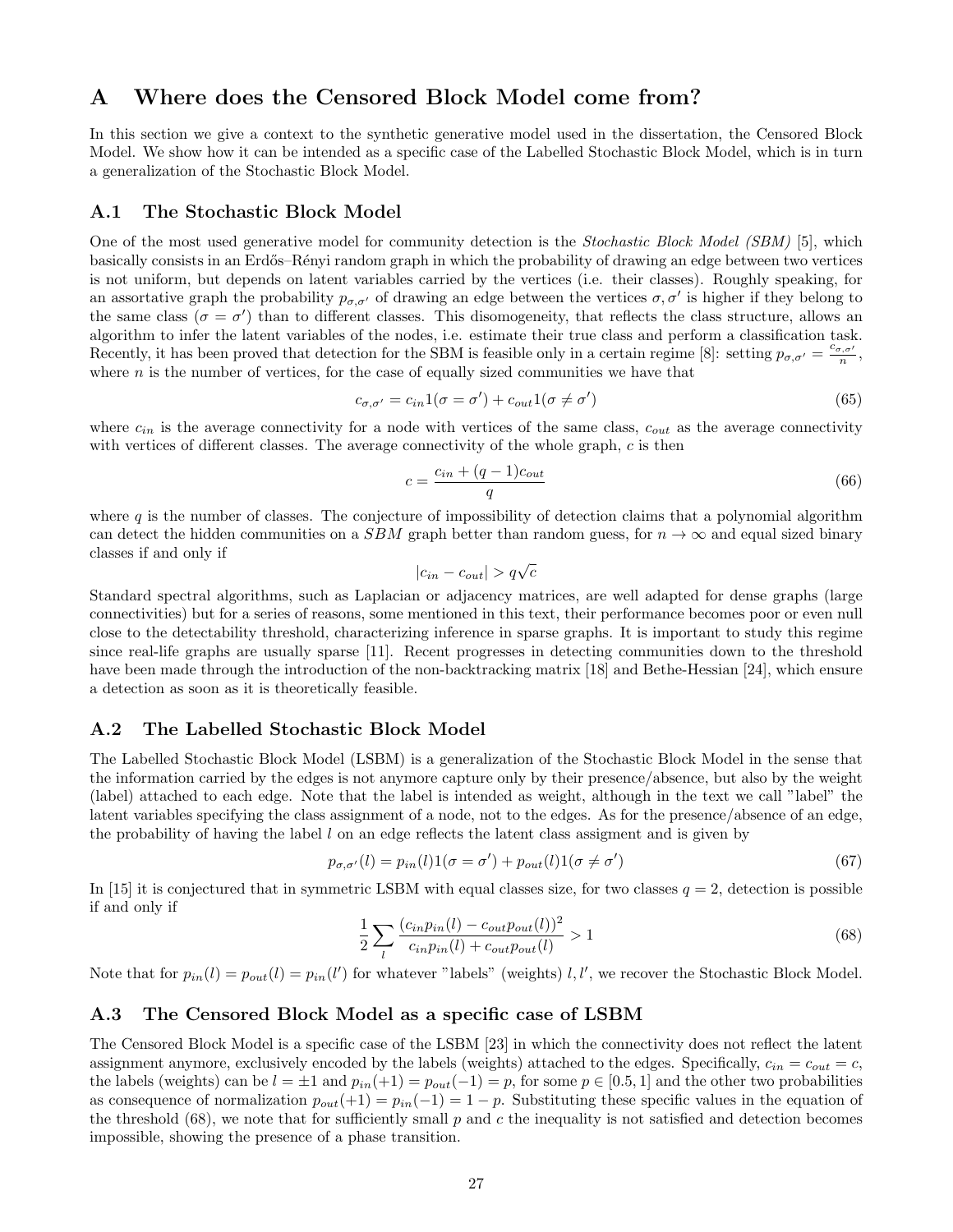# B Theoretical background

#### B.1 Naive Mean Field derivation from Variational Free Energy

It is possible to show that for any distribution over the states of the system  $q = \{q_q\}$  the correspondent free energy  $\mathcal{F}(q)$  will be always greater or equal that the free energy F of the Boltzmann distribution p. In other words

$$
F = \min_{q} \mathcal{F}(q) \qquad p = \arg\min_{q} \mathcal{F}(q) \tag{69}
$$

where  $\mathcal{F}(q)$  is made of an energetic and an entropic term

$$
\mathcal{F}(q) = \sum_{\sigma} q_{\sigma} E_{\sigma} + \frac{1}{\beta} \sum_{\sigma} q_{\sigma} \log q_{\sigma}
$$
\n(70)

The aim is to use an arbitrary trial distribution, e.g.  $p_{MF}(\sigma)$ , and minimize the correspondent free energy  $\mathcal{F}(p_{MF})$ . Choosing

$$
p_{MF}(\sigma) = p_1(\sigma_1)p_2(\sigma_2)...p_N(\sigma_N)
$$
\n(71)

noticing that the average magnetization for each spin i

$$
m_i = \sum_{\sigma_i} \sigma_i p_i(\sigma_i) = p_i(+1) - p_i(-1) \tag{72}
$$

can be used to parametrize the single node marginal

$$
p_i(\sigma_i) = \frac{1 + \sigma_i m_i}{2} \tag{73}
$$

the mean field variational free energy of the Ising model with Hamiltonian

$$
H = -\sum_{i} h_i \sigma_i - \sum_{i < j} J_{ij} \sigma_i \sigma_j \tag{74}
$$

can be written only in terms of the local average magnetizations

$$
\mathcal{F}(m) = -\sum_{i} h_i m_i - \sum_{i < j} J_{ij} m_i m_j + \frac{1}{\beta} \sum_{i} \sum_{\sigma_i} \frac{1 + \sigma_i m_i}{2} \log\left(\frac{1 + \sigma_i m_i}{2}\right) \tag{75}
$$

So looking for stationary points of the above variational free energy, i.e. setting the condition

$$
0 = \frac{\partial \mathcal{F}}{\partial m_i} \tag{76}
$$

we get the Naive Mean Field equation  $(30)$  for each node i

$$
m_i = \tanh\left(\beta(\sum_{j \in \partial i} J_{ij}m_j + h_i)\right) \tag{77}
$$

The case  $J_{ij} = J > 0$ ,  $h_i = h = 0$  corresponds to the well-known Ising Ferromagnetic model that presents an average magnetization  $m_i = m$ , different from zero if  $m = 0$  is an unstable extreme of the mean field free energy. The stability of  $m = 0$  depends on the coupling constant  $\{J_{ij}\}\$ and on the inverse temperature β. For non-uniform couplings and fields, things are more complicated: the free energy profile may get more and more rugged and present multiple (suboptimal) minima with different entropies. As discussed before, the phase diagram gets more complicated (see fig. 1). Anyways, as we will see later, we can still use the (in)stability of the paramagnetic point to extract information, as long as it is an extreme, which is always the case in the absence of fields in the Hamiltonian.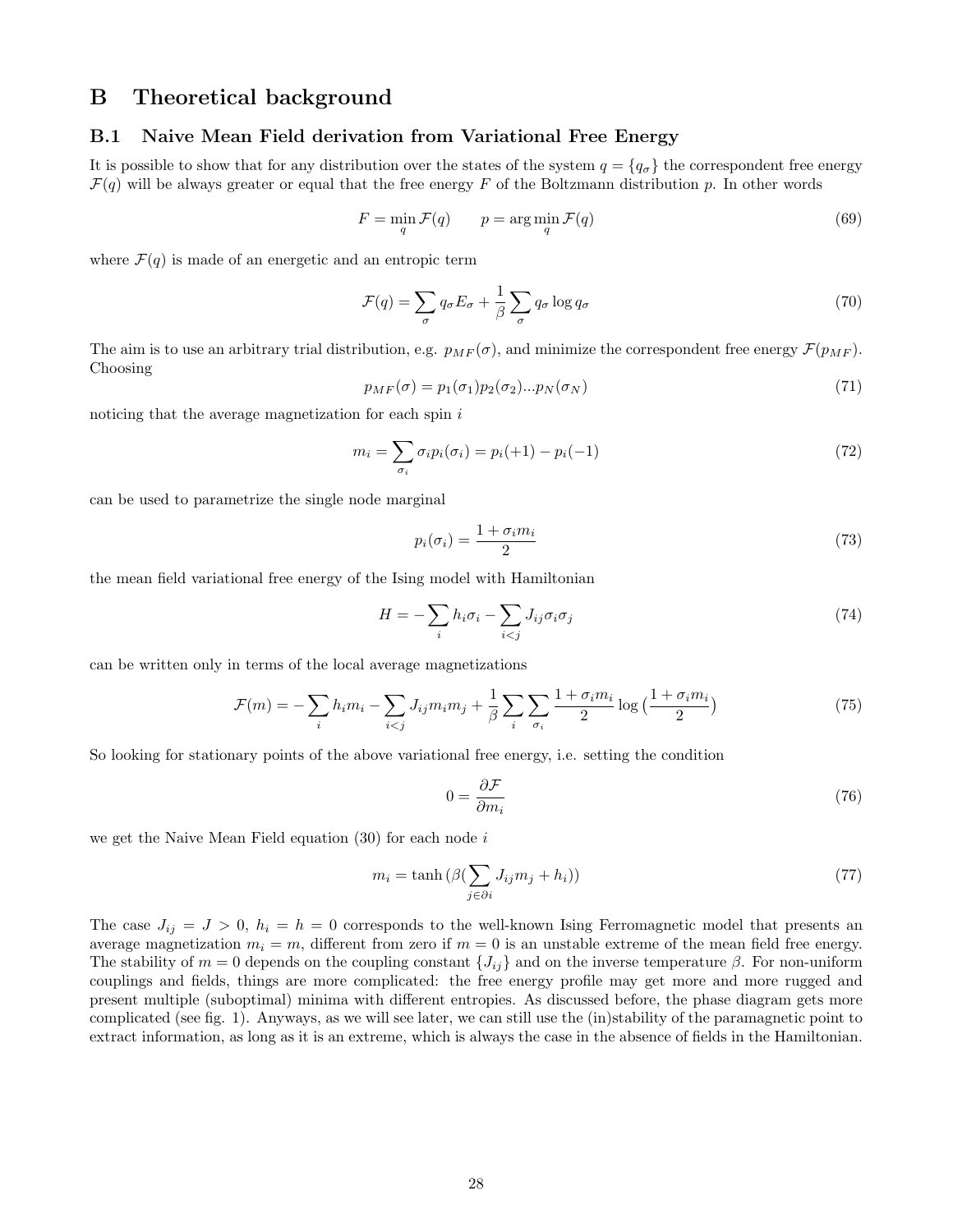#### B.2 Adjacency Matrix as Hessian of the Mean Field Free Energy at the paramagnetic point

Starting from the mean field free energy expressed in terms of the local average magnetizations (75) in the case of no fields (so when a spectral algorithm can be applied)

$$
\mathcal{F}(m) = -\sum_{i < j} J_{ij} m_i m_j + \frac{1}{\beta} \sum_i \sum_{\sigma_i} \frac{1 + \sigma_i m_i}{2} \log\left(\frac{1 + \sigma_i m_i}{2}\right) \tag{78}
$$

If we compute, as before, the gradient of the free energy we find that the paramagnetic point  $m = 0$  is an extreme. Following [6], if we compute the Hessian of (78) at the paramagnetic point we get (after multiplying by  $\beta$ )

$$
\mathcal{H}^{\mathcal{MF}}(m) = I_n - \beta J \tag{79}
$$

where  $I_n$  is the identity matrix and J is the adjacency matrix of the graph. The eigenvector associated to the smallest eigenvalue of the Hessian gives the steepest direction for which the paramagnetic point is a maximum. Relying on the fact that this eigenvector points towards the direction of the minimum of the variational free energy, we can assume that this eigenvector is correlated to the true assignment of spins and thus is optimal for the inference. From the equation above we see that the eigenvector associated to the smallest eigenvalue of the Hessian of the variational free energy is equal to the one associated to the largest eigenvalue of the adjacency matrix. Thus one can implement an algorithm that simply calculates the largest isolated eigenvalue of the adjacency matrix J and infer the class of each node by taking the sign of the entries of the associated eigenvector. The problem, for the unsupervised case, is that the spectrum of the Adjacency matrix  $J$  often does not have an isolated largest eigenvalue as soon as it is theoretically possible to perform the inference, due a series of reasons. The most important one is that for sparse graphs the eigenvector associated to the largest eigenvalue of  $J$  is much influenced the node with highest connection degree and poorly correlated to the structure of the graph. This is why alternative methods, such as Bethe-Hessian (Non-Backtracking), have been proposed by the community for sparse graphs and proved to work down to the detectability threshold [18, 24]. It is useful to remark that in this picture, the inverse temperature  $\beta$  does not play any role. In other terms, the problem is not set in a Bayes optimal setting. Other minimizations of variational free energy, such as Bethe-Hessian, perform the inference taking into account  $\beta$  and thus potentially in a Bayes optimal setting.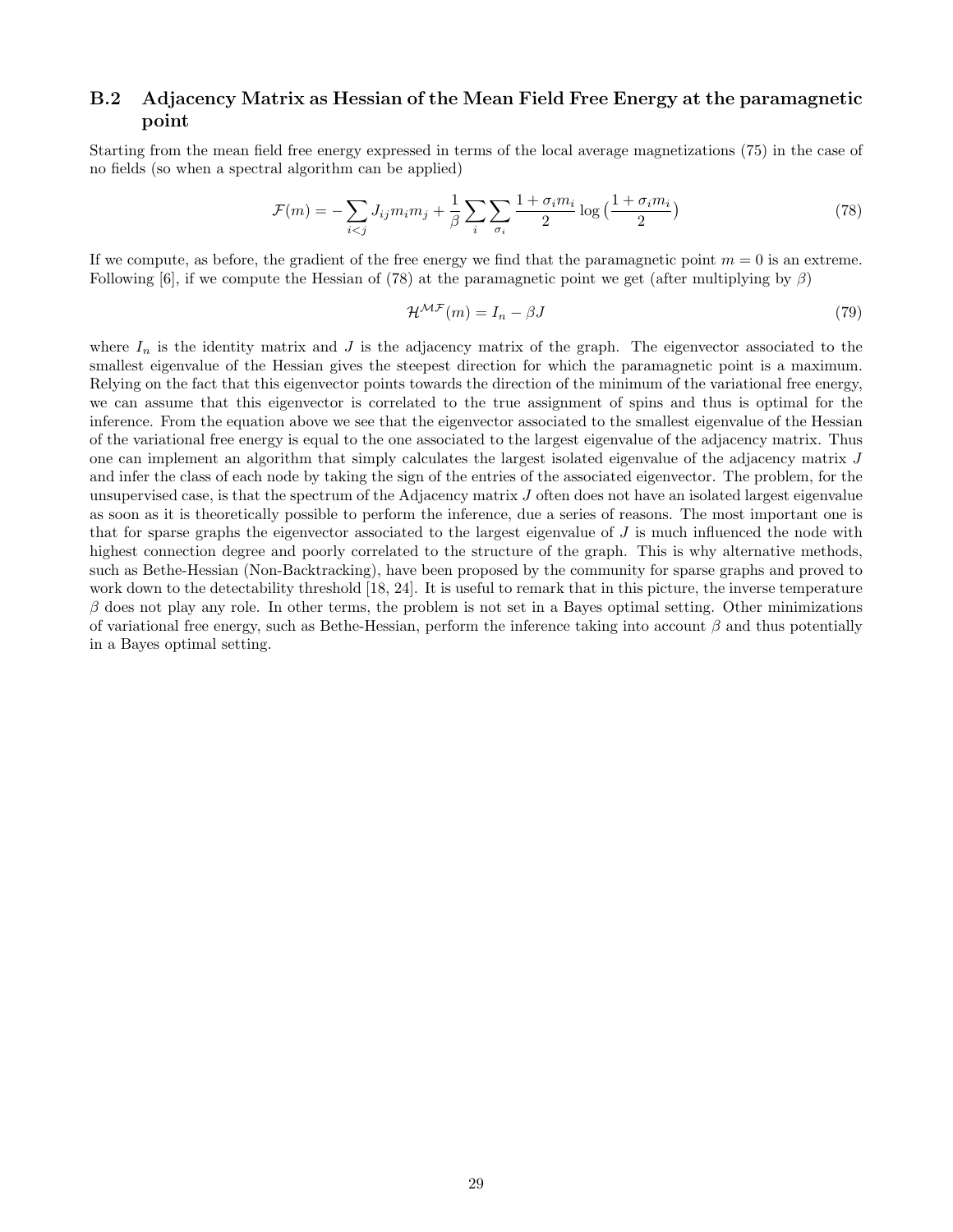#### B.3 Adjacency Matrix as solver of ground state search with continous spins

In this section we sketch another idea to see the Adjacency Matrix, alternative and orthogonal to the one proposed in the context of minimizing variational mean field free energy. As said, when dealing with an Ising model we have to minimize the free energy, made of an energy and an entropic term. The entropic term is negligible only at  $T = 0 \ (\beta \to \infty)$ , where the only possible state is the ground state. Thus, by ignoring the entropic term we set in a specific regime  $\beta \to \infty$  which is far to be Bayes optimal. Anyways, since the generative model is usually unknown and estimating the Nishimori temperature is hard, one can think that performing inference by neglecting completely the temperature and just estimating the ground state can still make sense. Notice that we are kind of overfitting, as we are giving too much importance to the observed coupling realization (strongly influenced by the noise) and nothing to the assumptions on the generative model. Indeed [22] explains that finding the ground state is equivalent to take the Maximum A Posteriori estimator (MAP) while the more correct way to infer the planted assignment is to derive the marginals of each vertex and assign it to the most likely class (for two classes it corresponds to evaluating the sign of the average magnetization  $m$ , as we have done so far). Finding the ground state corresponds to minimize the Hamiltonian, i.e. maximize

$$
-H(\sigma) = \sum_{i,j \in \vec{E}} J_{ij} \sigma_i \sigma_j + \sum_i h_i \sigma_i
$$
\n(80)

that when fields are not present consists in

$$
\max_{\sigma=\{\pm 1\}} \sum_{i,j \in \vec{E}} J_{ij} \sigma_i \sigma_j \tag{81}
$$

Now if we relax the constraint of spins to be boolean variables and we call them  $f_i \in R$ , we have the associated continous maximization problem

$$
\max_{f_i \in \mathcal{R}} \sum_{i,j \in \vec{E}} J_{ij} f_i f_j \tag{82}
$$

which can be rewritten calling  $f \in \mathbb{R}^n$  the vector of continous spins and J the Adjacency matrix as

$$
\max_{f \in \mathbb{R}^n} f^T J f \tag{83}
$$

unless an irrelevant  $1/2$  factor. It is easy to see that the problem is solved by setting f equal to the eigenvector associated to the greatest eigenvalue of the adjacency matrix  $J$ . Notice that setting the constraint of  $f$  to be of unitary norm  $f^T f = 1$  just makes the problem convex and does not affect the inference once we take

$$
\hat{\sigma} = sign(f) \tag{84}
$$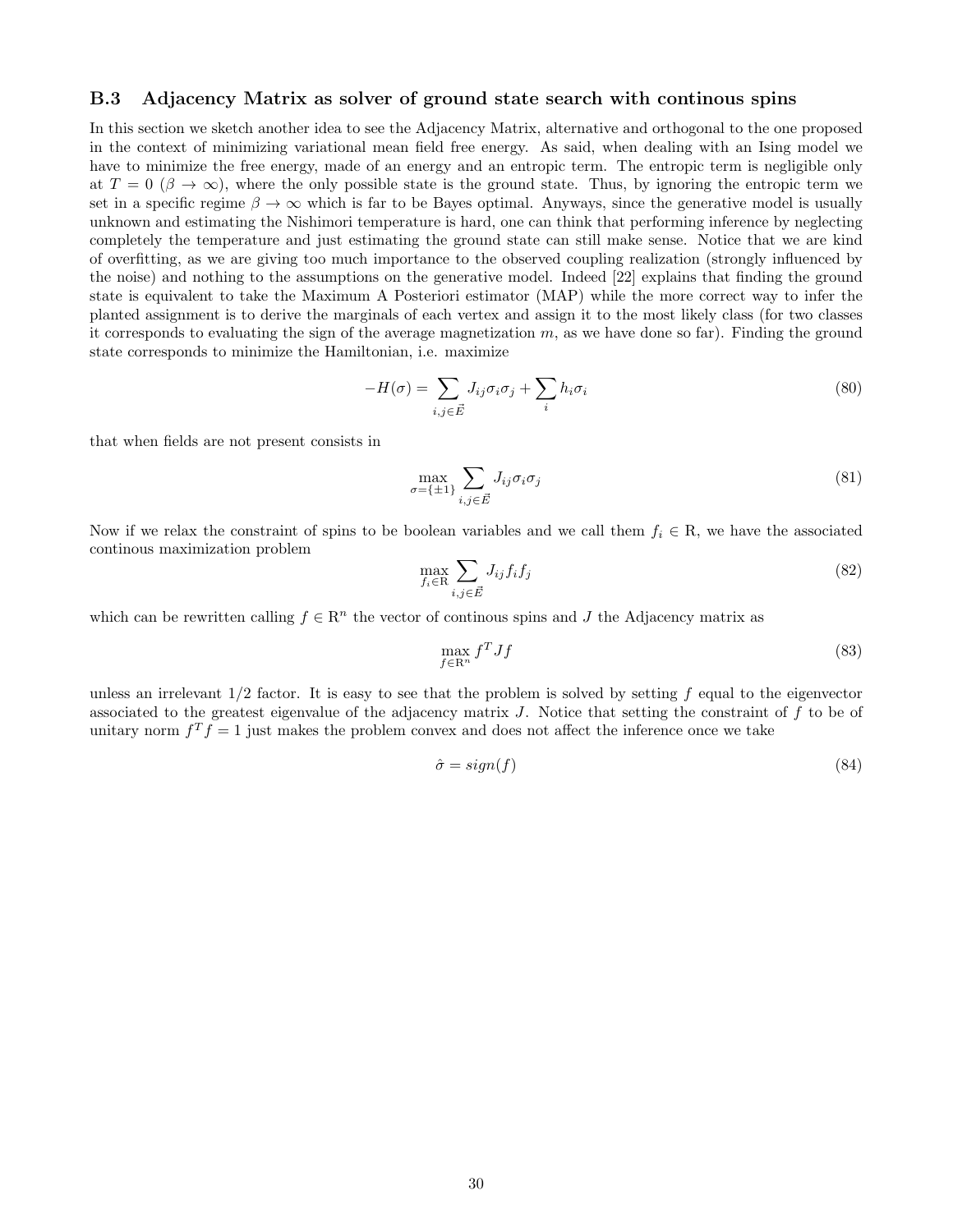#### B.4 Adjacency Matrix and the high T expansion of the Naive Mean Field Equation

We propose another relation between the Adjacency Matrix and the Naive Mean Field method. In the section before the adjacency matrix came out in searching the ground state, i.e. at  $T = 0$  so neglecting completely the entropic term. Now we set in the high temperature regime,  $\beta \to 0$ , when the only contribution for the typical configuration comes from the entropy. The Naive Mean Field Equation without fields reads

$$
m = \tanh\left(\beta Jm\right) \tag{85}
$$

becomes for  $\beta \to 0$ , from the Taylor expansion of tanh x,

$$
m \approx \beta J m \tag{86}
$$

equal to

$$
\frac{1}{\beta}m \approx Jm\tag{87}
$$

Now recall the eigenvalue equation for the Adjacency Matrix

$$
Jm = \lambda m \tag{88}
$$

(87) and (88) are equivalent for

$$
\beta = \frac{1}{\lambda_{max}}\tag{89}
$$

Moreover, looking at the linearized mean field equation (87), for  $\beta\lambda_{max} < 1$  there is no other fixed point than  $m = 0$ , that corresponds to the paramagnetic phase, while for  $\beta \lambda_{max} > 1$  a different fixed point exists, which corresponds to the ferromagnetic phase. The temperature that satisfies  $\beta \lambda_{max} = 1$ , i.e.

$$
\beta_{PF} = \frac{1}{\lambda_{max}}\tag{90}
$$

is thus the temperature of the mean field ferromagnetic-paramagnetic transition.